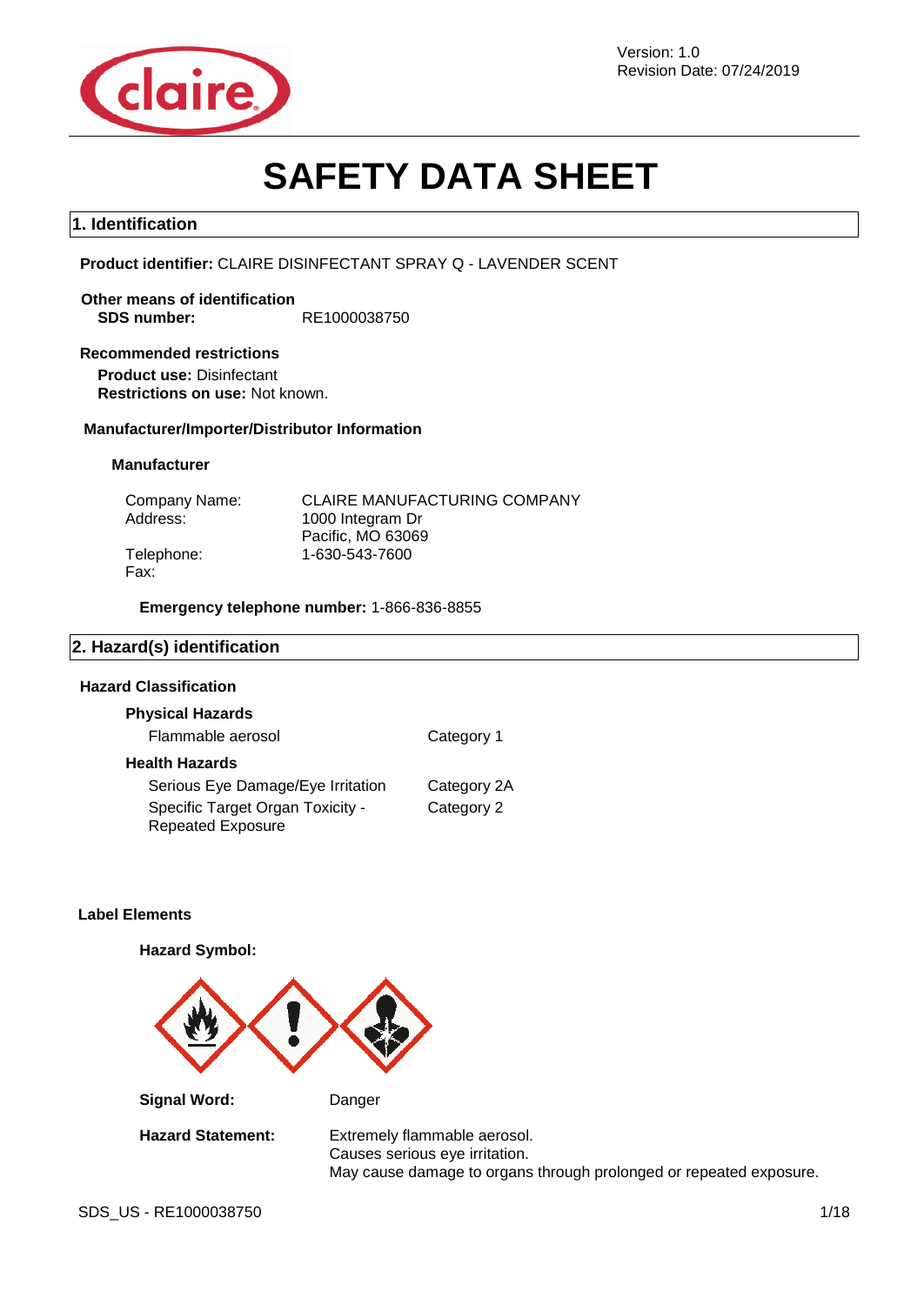

| <b>Precautionary</b><br><b>Statements</b>     |                                                                                                                                                                                                                                                                                                                                                                      |
|-----------------------------------------------|----------------------------------------------------------------------------------------------------------------------------------------------------------------------------------------------------------------------------------------------------------------------------------------------------------------------------------------------------------------------|
| <b>Prevention:</b>                            | Keep away from heat, hot surfaces, sparks, open flames and other ignition<br>sources. No smoking. Do not spray on an open flame or other ignition<br>source. Do not pierce or burn, even after use. Wash thoroughly after<br>handling. Wear protective gloves/protective clothing/eye protection/face<br>protection. Do not breathe dust/fume/gas/mist/vapors/spray. |
| Response:                                     | IF IN EYES: Rinse cautiously with water for several minutes. Remove<br>contact lenses, if present and easy to do. Continue rinsing. If eye irritation<br>persists: Get medical advice/attention. Get medical advice/attention if you<br>feel unwell.                                                                                                                 |
| Storage:                                      | Protect from sunlight. Do not expose to temperatures exceeding<br>50°C/122°F.                                                                                                                                                                                                                                                                                        |
| Disposal:                                     | Dispose of contents/container to an appropriate treatment and disposal<br>facility in accordance with applicable laws and regulations, and product<br>characteristics at time of disposal.                                                                                                                                                                           |
| Hazard(s) not otherwise<br>classified (HNOC): | None.                                                                                                                                                                                                                                                                                                                                                                |

### **3. Composition/information on ingredients**

#### **Mixtures**

| <b>Chemical Identity</b>                                                                       | <b>CAS number</b> | Content in percent (%)* |
|------------------------------------------------------------------------------------------------|-------------------|-------------------------|
| Ethanol                                                                                        | 64-17-5           | $10 - 20%$              |
| Ethanol, 2-(2-butoxyethoxy)-                                                                   | 112-34-5          | $10 - 20%$              |
| Propane                                                                                        | 74-98-6           | $1 - 5\%$               |
| <b>Butane</b>                                                                                  | 106-97-8          | $1 - 5\%$               |
| Glycine, N, N'-1, 2-<br>ethanediylbis[N-<br>(carboxymethyl)-, sodium salt<br>(1:4)             | 64-02-8           | $1 - 5\%$               |
| 2-Propanol, 2-methyl-                                                                          | 75-65-0           | $0.1 - 1\%$             |
| Quaternary ammonium<br>compounds, C12-14-<br>alkyl[(ethylphenyl)methyl]dimet<br>hyl, chlorides | 85409-23-0        | $0.1 - 0.25\%$          |
| Sodium hydroxide (Na(OH))                                                                      | 1310-73-2         | $0.1 - 1\%$             |
| Sulfuric acid monododecyl<br>ester sodium salt (1:1)                                           | $151 - 21 - 3$    | $0.1 - 1\%$             |

\* All concentrations are percent by weight unless ingredient is a gas. Gas concentrations are in percent by volume.

#### **4. First-aid measures**

**Ingestion:** Call a POISON CENTER/doctor if you feel unwell. Rinse mouth.

**Inhalation:** Move to fresh air.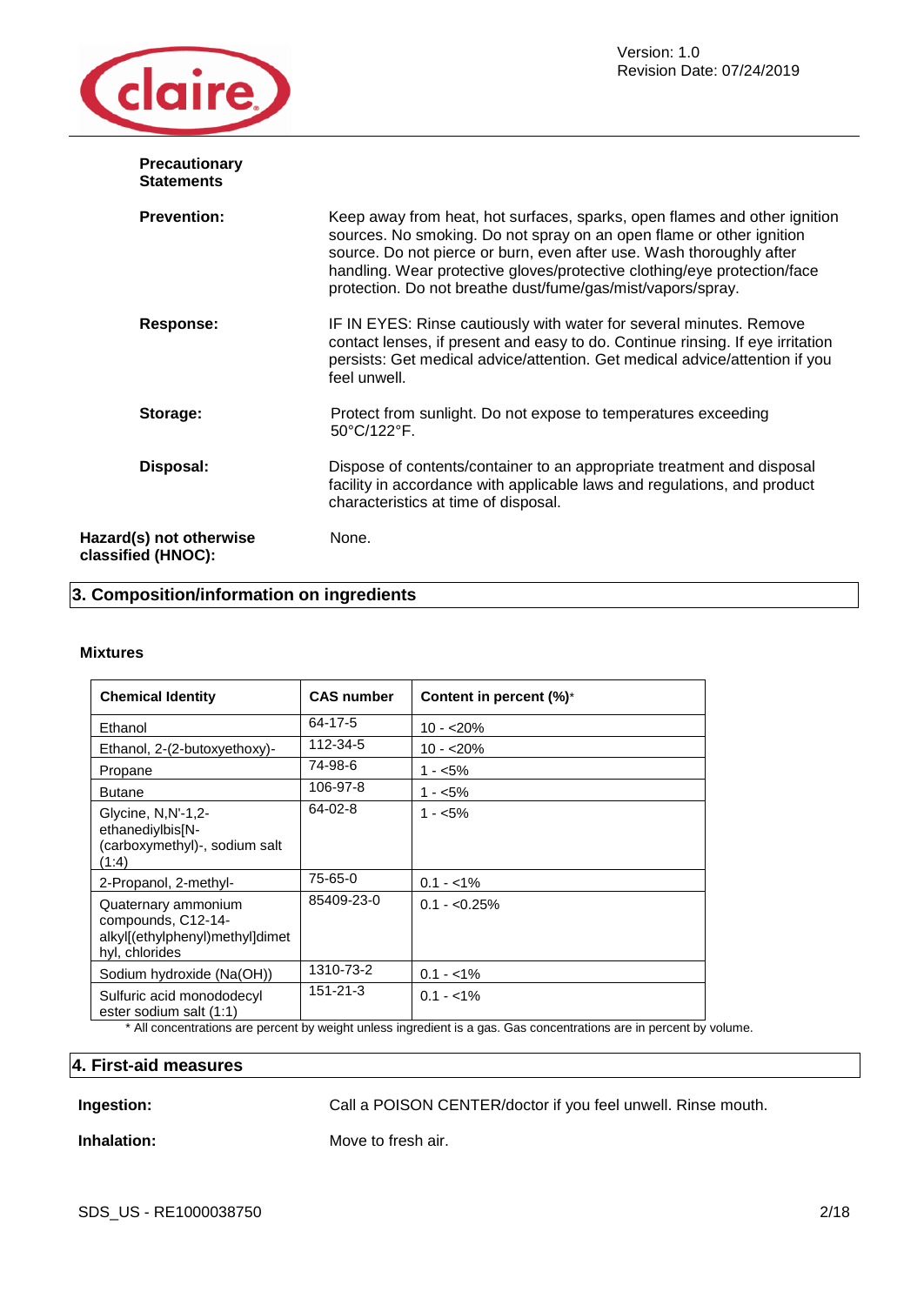

| <b>Skin Contact:</b>                                                              | Wash skin thoroughly with soap and water. If skin irritation occurs: Get<br>medical advice/attention.                                                                                                                                                            |
|-----------------------------------------------------------------------------------|------------------------------------------------------------------------------------------------------------------------------------------------------------------------------------------------------------------------------------------------------------------|
| Eye contact:                                                                      | Immediately flush with plenty of water for at least 15 minutes. If easy to do,<br>remove contact lenses. Get medical attention.                                                                                                                                  |
| Most important symptoms/effects, acute and delayed                                |                                                                                                                                                                                                                                                                  |
| Symptoms:                                                                         | No data available.                                                                                                                                                                                                                                               |
| Hazards:                                                                          | No data available.                                                                                                                                                                                                                                               |
|                                                                                   | Indication of immediate medical attention and special treatment needed                                                                                                                                                                                           |
| Treatment:                                                                        | No data available.                                                                                                                                                                                                                                               |
| 5. Fire-fighting measures                                                         |                                                                                                                                                                                                                                                                  |
| <b>General Fire Hazards:</b>                                                      | Use water spray to keep fire-exposed containers cool. Fight fire from a<br>protected location. Move containers from fire area if you can do so without<br>risk.                                                                                                  |
| Suitable (and unsuitable) extinguishing media                                     |                                                                                                                                                                                                                                                                  |
| <b>Suitable extinguishing</b><br>media:                                           | Use fire-extinguishing media appropriate for surrounding materials.                                                                                                                                                                                              |
| <b>Unsuitable extinguishing</b><br>media:                                         | Do not use water jet as an extinguisher, as this will spread the fire.                                                                                                                                                                                           |
| Specific hazards arising from<br>the chemical:                                    | Vapors may travel considerable distance to a source of ignition and flash<br>back.                                                                                                                                                                               |
| Special protective equipment and precautions for firefighters                     |                                                                                                                                                                                                                                                                  |
| <b>Special fire fighting</b><br>procedures:                                       | No data available.                                                                                                                                                                                                                                               |
| <b>Special protective equipment</b><br>for fire-fighters:                         | Firefighters must use standard protective equipment including flame<br>retardant coat, helmet with face shield, gloves, rubber boots, and in<br>enclosed spaces, SCBA.                                                                                           |
| 6. Accidental release measures                                                    |                                                                                                                                                                                                                                                                  |
| <b>Personal precautions,</b><br>protective equipment and<br>emergency procedures: | Ventilate closed spaces before entering them. ELIMINATE all ignition<br>sources (no smoking, flares, sparks or flames in immediate area). Keep<br>upwind.                                                                                                        |
| <b>Methods and material for</b><br>containment and cleaning<br>up:                | Absorb spill with vermiculite or other inert material, then place in a container<br>for chemical waste.                                                                                                                                                          |
| <b>Notification Procedures:</b>                                                   | Prevent entry into waterways, sewer, basements or confined areas. Stop<br>the flow of material, if this is without risk. ELIMINATE all ignition sources<br>(no smoking, flares, sparks or flames in immediate area). Stop leak if you<br>can do so without risk. |
| SDS_US - RE1000038750                                                             | 3/18                                                                                                                                                                                                                                                             |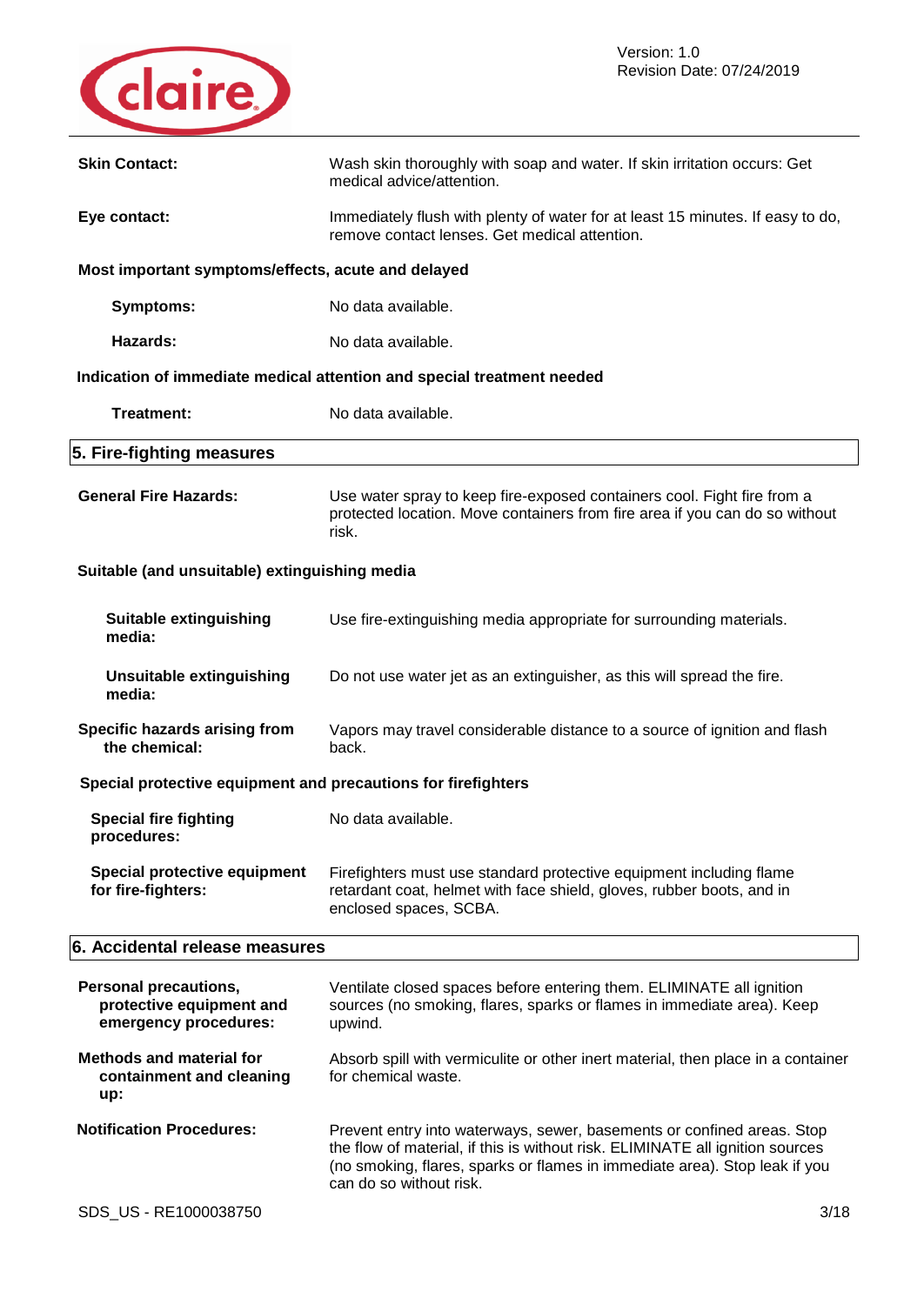

| <b>Environmental Precautions:</b>                                   | Do not contaminate water sources or sewer. Prevent further leakage or<br>spillage if safe to do so.                                                                                                                                                                   |
|---------------------------------------------------------------------|-----------------------------------------------------------------------------------------------------------------------------------------------------------------------------------------------------------------------------------------------------------------------|
| 7. Handling and storage                                             |                                                                                                                                                                                                                                                                       |
| <b>Precautions for safe handling:</b>                               | Avoid contact with eyes. Wash hands thoroughly after handling. Keep away<br>from heat, hot surfaces, sparks, open flames and other ignition sources. No<br>smoking. Do not spray on an open flame or other ignition source. Do not<br>pierce or burn, even after use. |
| Conditions for safe storage,<br>including any<br>incompatibilities: | Pressurized container: protect from sunlight and do not expose to<br>temperatures exceeding 50°C. Do not pierce or burn, even after use.<br>Aerosol Level 1                                                                                                           |

### **8. Exposure controls/personal protection**

### **Control Parameters**

### **Occupational Exposure Limits**

| <b>Chemical Identity</b>                                        | <b>Type</b>    | <b>Exposure Limit Values</b> |                  | <b>Source</b>                                                                                 |
|-----------------------------------------------------------------|----------------|------------------------------|------------------|-----------------------------------------------------------------------------------------------|
| Ethanol                                                         | <b>TWA PEL</b> | 1,000 ppm                    | 1,900 mg/m3      | US. California Code of Regulations, Title 8,<br>Section 5155. Airborne Contaminants (09 2006) |
|                                                                 | <b>REL</b>     | 1,000 ppm                    | 1,900 mg/m3      | US. NIOSH: Pocket Guide to Chemical Hazards<br>(2005)                                         |
|                                                                 | PEL            | 1,000 ppm                    | 1,900 mg/m3      | US. OSHA Table Z-1 Limits for Air Contaminants<br>(29 CFR 1910.1000) (02 2006)                |
|                                                                 | <b>TWA</b>     | 1,000 ppm                    | 1,900 mg/m3      | US. OSHA Table Z-1-A (29 CFR 1910.1000)<br>(1989)                                             |
|                                                                 | <b>TWA</b>     | 1,000 ppm                    | 1,900 mg/m3      | US. Tennessee. OELs. Occupational Exposure<br>Limits, Table Z1A (06 2008)                     |
|                                                                 | <b>STEL</b>    | 1,000 ppm                    |                  | US. ACGIH Threshold Limit Values (2009)                                                       |
|                                                                 | AN ESL         |                              | $1,880 \mu g/m3$ | US. Texas. Effects Screening Levels (Texas<br>Commission on Environmental Quality) (11 2016)  |
|                                                                 | <b>ST ESL</b>  |                              | 10,000 ppb       | US. Texas. Effects Screening Levels (Texas<br>Commission on Environmental Quality) (11 2016)  |
|                                                                 | AN ESL         |                              | 1,000 ppb        | US. Texas. Effects Screening Levels (Texas<br>Commission on Environmental Quality) (11 2016)  |
|                                                                 | <b>ST ESL</b>  |                              | 18,800 µg/m3     | US. Texas. Effects Screening Levels (Texas<br>Commission on Environmental Quality) (11 2016)  |
| Ethanol, 2-(2-butoxyethoxy)-                                    | <b>STESL</b>   |                              | 670 µg/m3        | US. Texas. Effects Screening Levels (Texas<br>Commission on Environmental Quality) (11 2016)  |
|                                                                 | <b>ST ESL</b>  |                              | $100$ ppb        | US. Texas. Effects Screening Levels (Texas<br>Commission on Environmental Quality) (11 2016)  |
|                                                                 | AN ESL         |                              | 10 ppb           | US. Texas. Effects Screening Levels (Texas<br>Commission on Environmental Quality) (11 2016)  |
|                                                                 | AN ESL         |                              | $67 \mu g/m3$    | US. Texas. Effects Screening Levels (Texas<br>Commission on Environmental Quality) (11 2016)  |
| Ethanol, 2-(2-butoxyethoxy)- -<br>Inhalable fraction and vapor. | <b>TWA</b>     | 10 ppm                       |                  | US. ACGIH Threshold Limit Values (03 2013)                                                    |
| Propane                                                         | REL            | 1,000 ppm                    | 1,800 mg/m3      | US. NIOSH: Pocket Guide to Chemical Hazards<br>(2005)                                         |
|                                                                 | PEL            | 1,000 ppm                    | 1,800 mg/m3      | US. OSHA Table Z-1 Limits for Air Contaminants<br>(29 CFR 1910.1000) (02 2006)                |
|                                                                 | <b>TWA PEL</b> | 1,000 ppm                    | 1,800 mg/m3      | US. California Code of Regulations, Title 8,<br>Section 5155. Airborne Contaminants (09 2006) |
|                                                                 | <b>TWA</b>     | 1,000 ppm                    | 1,800 mg/m3      | US. Tennessee. OELs. Occupational Exposure<br>Limits, Table Z1A (06 2008)                     |
|                                                                 | <b>TWA</b>     | 1,000 ppm                    | 1,800 mg/m3      | US. OSHA Table Z-1-A (29 CFR 1910.1000)<br>(1989)                                             |
| <b>Butane</b>                                                   | <b>REL</b>     | 800 ppm                      | 1,900 mg/m3      | US. NIOSH: Pocket Guide to Chemical Hazards<br>(2005)                                         |
|                                                                 | <b>TWA</b>     | 800 ppm                      | 1,900 mg/m3      | US. Tennessee. OELs. Occupational Exposure<br>Limits, Table Z1A (06 2008)                     |
|                                                                 | <b>STEL</b>    | 1,000 ppm                    |                  | US. ACGIH Threshold Limit Values (03 2018)                                                    |
|                                                                 | <b>TWA</b>     | 800 ppm                      | 1,900 mg/m3      | US. OSHA Table Z-1-A (29 CFR 1910.1000)<br>(1989)                                             |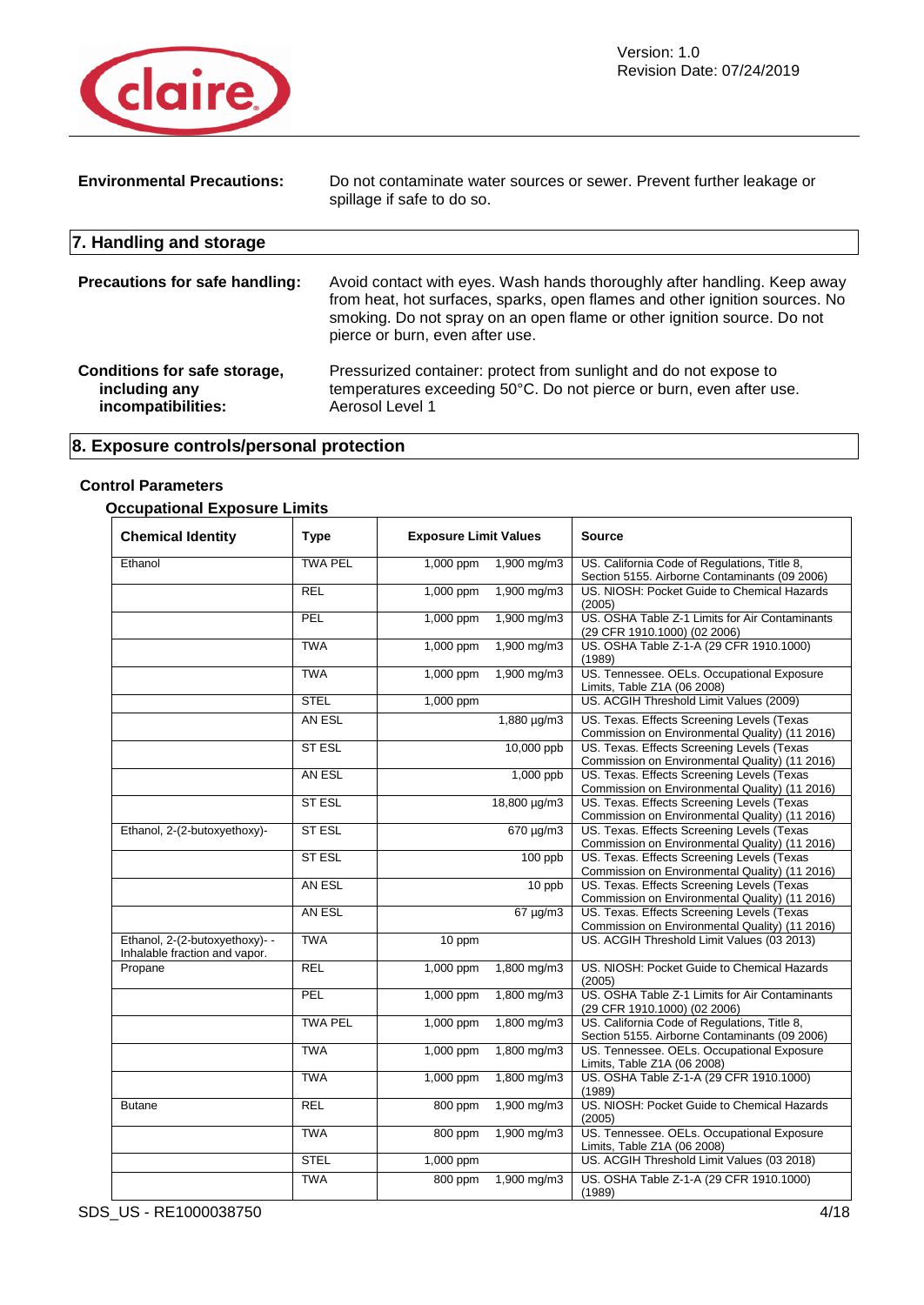

|                                             | AN ESL         |           | 3,000 ppb                      | US. Texas. Effects Screening Levels (Texas<br>Commission on Environmental Quality) (11 2016)  |
|---------------------------------------------|----------------|-----------|--------------------------------|-----------------------------------------------------------------------------------------------|
|                                             | AN ESL         |           | 7,100 µg/m3                    | US. Texas. Effects Screening Levels (Texas<br>Commission on Environmental Quality) (11 2016)  |
|                                             | <b>TWA PEL</b> | 800 ppm   | 1,900 mg/m3                    | US. California Code of Regulations, Title 8,<br>Section 5155. Airborne Contaminants (09 2006) |
|                                             | ST ESL         |           | 66,000 µg/m3                   | US. Texas. Effects Screening Levels (Texas<br>Commission on Environmental Quality) (11 2016)  |
|                                             | <b>ST ESL</b>  |           | 28,000 ppb                     | US. Texas. Effects Screening Levels (Texas<br>Commission on Environmental Quality) (11 2016)  |
| 2-Propanol, 2-methyl-                       | <b>TWA</b>     | 100 ppm   | 300 mg/m3                      | US. Tennessee. OELs. Occupational Exposure<br>Limits, Table Z1A (06 2008)                     |
|                                             | <b>STEL</b>    | 150 ppm   | 450 mg/m3                      | US. Tennessee. OELs. Occupational Exposure<br>Limits, Table Z1A (06 2008)                     |
|                                             | <b>ST ESL</b>  |           | 200 ppb                        | US. Texas. Effects Screening Levels (Texas<br>Commission on Environmental Quality) (11 2016)  |
|                                             | AN ESL         |           | 20 ppb                         | US. Texas. Effects Screening Levels (Texas<br>Commission on Environmental Quality) (11 2016)  |
|                                             | AN ESL         |           | $62 \mu g/m3$                  | US. Texas. Effects Screening Levels (Texas<br>Commission on Environmental Quality) (11 2016)  |
|                                             | <b>STESL</b>   |           | 620 µg/m3                      | US. Texas. Effects Screening Levels (Texas<br>Commission on Environmental Quality) (11 2016)  |
|                                             | <b>STEL</b>    | 150 ppm   | 450 mg/m3                      | US. NIOSH: Pocket Guide to Chemical Hazards<br>(2005)                                         |
|                                             | <b>TWA</b>     | 100 ppm   | 300 mg/m3                      | US. OSHA Table Z-1-A (29 CFR 1910.1000)<br>(1989)                                             |
|                                             | PEL            | 100 ppm   | 300 mg/m3                      | US. OSHA Table Z-1 Limits for Air Contaminants<br>(29 CFR 1910.1000) (02 2006)                |
|                                             | <b>TWA</b>     | 100 ppm   |                                | US. ACGIH Threshold Limit Values (2008)                                                       |
|                                             | <b>STEL</b>    | 150 ppm   | 450 mg/m3                      | US. OSHA Table Z-1-A (29 CFR 1910.1000)<br>(1989)                                             |
|                                             | <b>STEL</b>    | 150 ppm   | 450 mg/m3                      | US. California Code of Regulations, Title 8,<br>Section 5155. Airborne Contaminants (09 2006) |
|                                             | <b>TWA PEL</b> | $100$ ppm | 300 mg/m3                      | US. California Code of Regulations, Title 8,<br>Section 5155. Airborne Contaminants (09 2006) |
|                                             | <b>REL</b>     | 100 ppm   | 300 mg/m3                      | US. NIOSH: Pocket Guide to Chemical Hazards<br>(2005)                                         |
| Sodium hydroxide (Na(OH))                   | Ceiling        |           | $2 \overline{\text{mg}}$ m3    | US. ACGIH Threshold Limit Values (2008)                                                       |
|                                             | Ceiling        |           | $2$ mg/m $3$                   | US. OSHA Table Z-1-A (29 CFR 1910.1000)<br>(1989)                                             |
|                                             | Ceil_Time      |           | $2$ mg/m $3$                   | US. NIOSH: Pocket Guide to Chemical Hazards<br>(2005)                                         |
|                                             | PEL            |           | $2 \overline{\text{mg}}$ m $3$ | US. OSHA Table Z-1 Limits for Air Contaminants<br>(29 CFR 1910.1000) (02 2006)                |
|                                             | Ceiling        |           | $2 \overline{\text{mg}}$ m $3$ | US. Tennessee. OELs. Occupational Exposure<br>Limits, Table Z1A (06 2008)                     |
|                                             | Ceiling        |           | $2$ mg/m $3$                   | US. California Code of Regulations, Title 8,<br>Section 5155. Airborne Contaminants (09 2006) |
| Sodium hydroxide (Na(OH)) -<br>Particulate. | AN ESL         |           | $2 \mu g/m3$                   | US. Texas. Effects Screening Levels (Texas<br>Commission on Environmental Quality) (11 2016)  |
|                                             | ST ESL         |           | $20 \mu g/m3$                  | US. Texas. Effects Screening Levels (Texas<br>Commission on Environmental Quality) (11 2016)  |
| Ethanol, 2-butoxy-                          | <b>TWA</b>     | $20$ ppm  |                                | US. ACGIH Threshold Limit Values (2008)                                                       |
|                                             | <b>TWA</b>     | 25 ppm    | 120 mg/m3                      | US. OSHA Table Z-1-A (29 CFR 1910.1000)<br>(1989)                                             |
|                                             | <b>REL</b>     | 5 ppm     | 24 mg/m3                       | US. NIOSH: Pocket Guide to Chemical Hazards<br>(2005)                                         |
|                                             | PEL            | 50 ppm    | 240 mg/m3                      | US. OSHA Table Z-1 Limits for Air Contaminants<br>(29 CFR 1910.1000) (02 2006)                |
|                                             | <b>TWA PEL</b> | 20 ppm    | 97 mg/m3                       | US. California Code of Regulations, Title 8,<br>Section 5155. Airborne Contaminants (09 2006) |
|                                             | <b>TWA</b>     | 25 ppm    | 120 mg/m3                      | US. Tennessee. OELs. Occupational Exposure<br>Limits, Table Z1A (06 2008)                     |
|                                             | AN ESL         |           | 760 ppb                        | US. Texas. Effects Screening Levels (Texas<br>Commission on Environmental Quality) (11 2016)  |
|                                             | AN ESL         |           | 3,700 µg/m3                    | US. Texas. Effects Screening Levels (Texas<br>Commission on Environmental Quality) (11 2016)  |
|                                             | ST ESL         |           | 2,900 µg/m3                    | US. Texas. Effects Screening Levels (Texas<br>Commission on Environmental Quality) (11 2016)  |
|                                             | <b>ST ESL</b>  |           | 600 ppb                        | US. Texas. Effects Screening Levels (Texas<br>Commission on Environmental Quality) (11 2016)  |
| Ammonium hydroxide<br>((NH4)(OH))           | AN ESL         |           | $92 \mu g/m3$                  | US. Texas. Effects Screening Levels (Texas<br>Commission on Environmental Quality) (11 2016)  |
|                                             | ST ESL         |           | 180 µg/m3                      | US. Texas. Effects Screening Levels (Texas<br>Commission on Environmental Quality) (11 2016)  |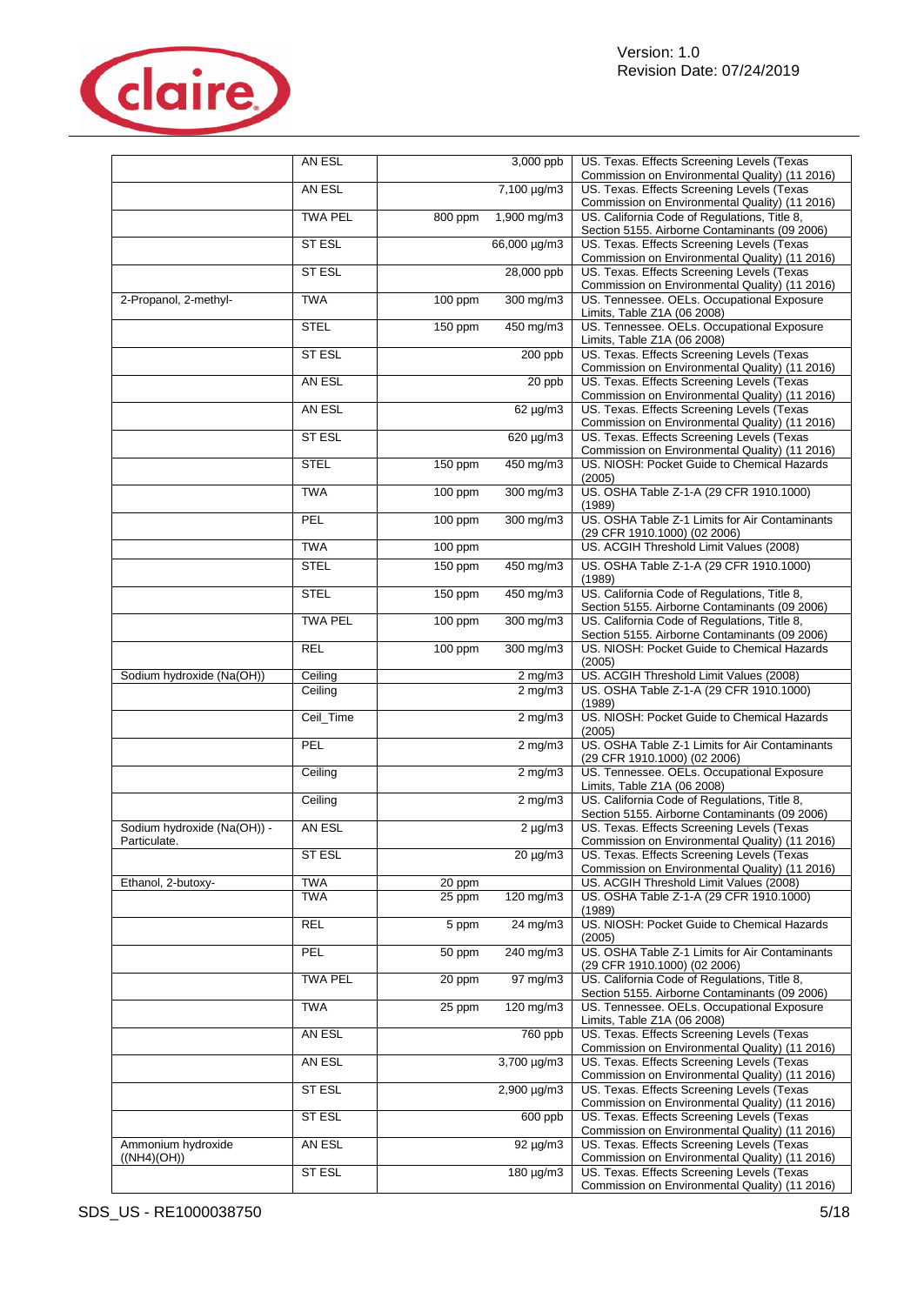

|                                                 | <b>STEL</b>    | 35 ppm             |                     | US. ACGIH Threshold Limit Values (2008)                                                       |
|-------------------------------------------------|----------------|--------------------|---------------------|-----------------------------------------------------------------------------------------------|
|                                                 | <b>TWA</b>     | 25 ppm             |                     | US. ACGIH Threshold Limit Values (2008)                                                       |
|                                                 | <b>TWA PEL</b> | 25 ppm             | 18 mg/m3            | US. California Code of Regulations, Title 8,<br>Section 5155. Airborne Contaminants (09 2006) |
|                                                 | <b>STEL</b>    | 35 ppm             | $27 \text{ mg/m}$ 3 | US. California Code of Regulations, Title 8,<br>Section 5155. Airborne Contaminants (09 2006) |
|                                                 | <b>STEL</b>    | 35 ppm             | $27 \text{ mg/m}$   | US. OSHA Table Z-1-A (29 CFR 1910.1000)<br>(1989)                                             |
|                                                 | <b>STEL</b>    | 35 ppm             | $27 \text{ mg/m}$   | US. NIOSH: Pocket Guide to Chemical Hazards<br>(2005)                                         |
|                                                 | <b>REL</b>     | 25 ppm             | 18 mg/m3            | US. NIOSH: Pocket Guide to Chemical Hazards<br>(2005)                                         |
|                                                 | PEL            | 50 ppm             | 35 mg/m3            | US. OSHA Table Z-1 Limits for Air Contaminants<br>(29 CFR 1910.1000) (02 2006)                |
| Bicyclo[2.2.1]heptan-2-one,<br>1.7.7-trimethyl- | <b>TWA PEL</b> |                    | $2$ mg/m $3$        | US. California Code of Regulations, Title 8,<br>Section 5155. Airborne Contaminants (09 2006) |
|                                                 | REL            |                    | $2$ mg/m $3$        | US. NIOSH: Pocket Guide to Chemical Hazards<br>(2005)                                         |
|                                                 | <b>TWA</b>     | $\overline{2}$ ppm |                     | US. ACGIH Threshold Limit Values (2008)                                                       |
|                                                 | <b>STEL</b>    | 3 ppm              |                     | US. ACGIH Threshold Limit Values (2008)                                                       |
|                                                 | PEL            |                    | $2$ mg/m $3$        | US. OSHA Table Z-1 Limits for Air Contaminants<br>(29 CFR 1910.1000) (02 2006)                |
|                                                 | <b>TWA</b>     |                    | $2$ mg/m $3$        | US. Tennessee. OELs. Occupational Exposure<br>Limits, Table Z1A (06 2008)                     |
|                                                 | <b>TWA</b>     |                    | $2$ mg/m $3$        | US. OSHA Table Z-1-A (29 CFR 1910.1000)<br>(1989)                                             |
|                                                 | <b>ST ESL</b>  |                    | $3.3$ ppb           | US. Texas. Effects Screening Levels (Texas<br>Commission on Environmental Quality) (11 2016)  |
|                                                 | AN ESL         |                    | $0.33$ ppb          | US. Texas. Effects Screening Levels (Texas<br>Commission on Environmental Quality) (11 2016)  |
|                                                 | <b>STESL</b>   |                    | $20 \mu g/m3$       | US. Texas. Effects Screening Levels (Texas<br>Commission on Environmental Quality) (11 2016)  |
|                                                 | AN ESL         |                    | $2 \mu g/m3$        | US. Texas. Effects Screening Levels (Texas<br>Commission on Environmental Quality) (11 2016)  |
| Acetic acid, phenylmethyl ester                 | <b>TWA</b>     | 10 ppm             |                     | US. ACGIH Threshold Limit Values (2008)                                                       |
|                                                 | <b>TWA PEL</b> | 10 ppm             | 61 mg/m3            | US. California Code of Regulations, Title 8,<br>Section 5155. Airborne Contaminants (09 2006) |
|                                                 | <b>STESL</b>   |                    | 100 ppb             | US. Texas. Effects Screening Levels (Texas<br>Commission on Environmental Quality) (11 2016)  |
|                                                 | AN ESL         |                    | 10 ppb              | US. Texas. Effects Screening Levels (Texas<br>Commission on Environmental Quality) (11 2016)  |
|                                                 | ST ESL         |                    | $610 \mu g/m3$      | US. Texas. Effects Screening Levels (Texas<br>Commission on Environmental Quality) (11 2016)  |
|                                                 | AN ESL         |                    | $61 \mu g/m3$       | US. Texas. Effects Screening Levels (Texas<br>Commission on Environmental Quality) (11 2016)  |

#### **Biological Limit Values**

| <b>Chemical Identity</b>                                                                             | <b>Exposure Limit Values</b>   | <b>Source</b>       |
|------------------------------------------------------------------------------------------------------|--------------------------------|---------------------|
| Ethanol, 2-butoxy-<br>(Butoxyacetic acid (BAA),<br>with hydrolysis: Sampling<br>time: End of shift.) | 200 mg/g (Creatinine in urine) | ACGIH BEL (03 2013) |

#### **Appropriate Engineering Controls**

No data available.

### **Individual protection measures, such as personal protective equipment**

General information: Provide easy access to water supply and eye wash facilities. Good general ventilation (typically 10 air changes per hour) should be used. Ventilation rates should be matched to conditions. If applicable, use process enclosures, local exhaust ventilation, or other engineering controls to maintain airborne levels below recommended exposure limits. If exposure limits have not been established, maintain airborne levels to an acceptable level. If exposure limits have not been established, maintain airborne levels to an acceptable level.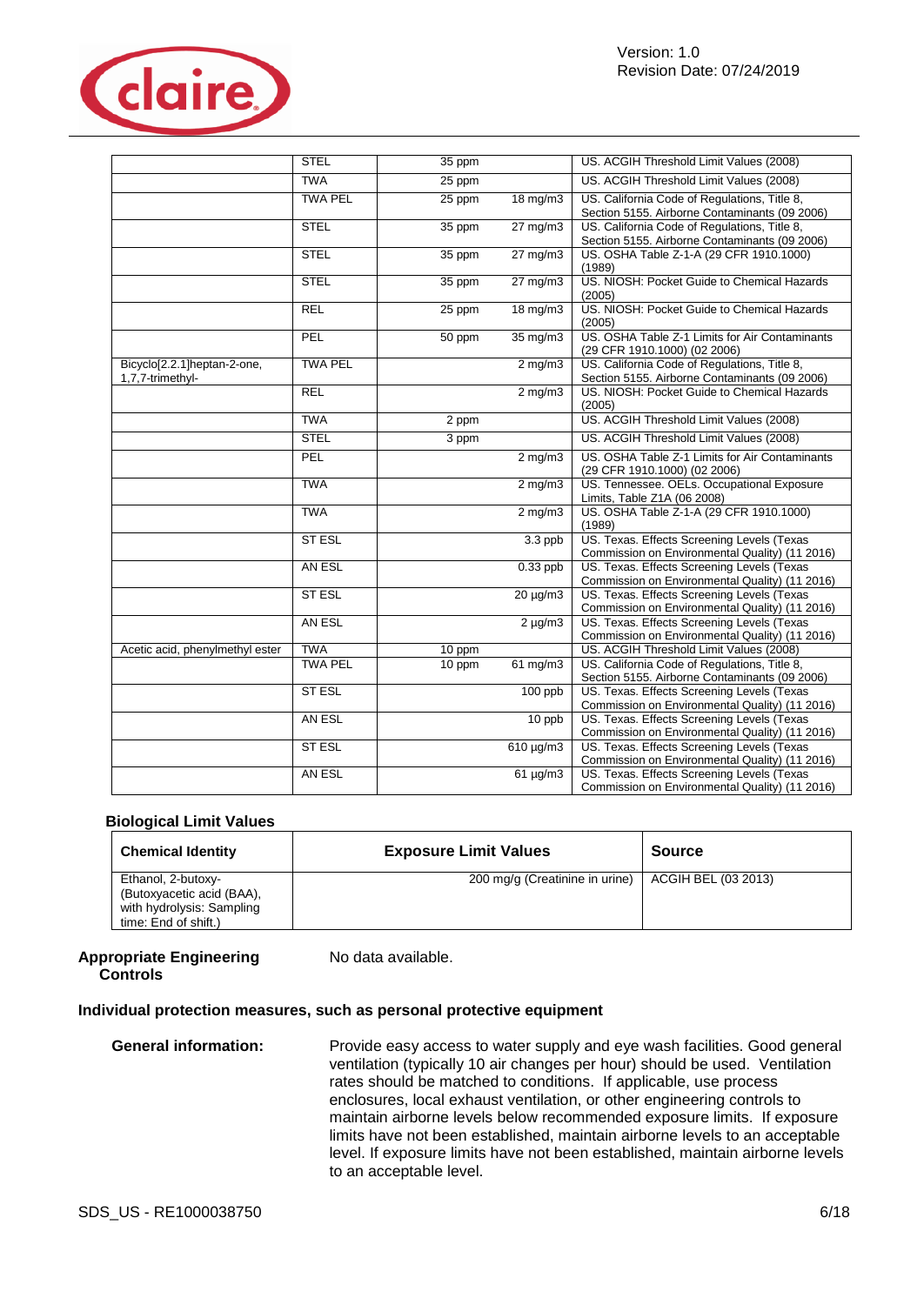

| <b>Eye/face protection:</b>                       | Wear safety glasses with side shields (or goggles).                                              |
|---------------------------------------------------|--------------------------------------------------------------------------------------------------|
| <b>Skin Protection</b><br><b>Hand Protection:</b> | No data available.                                                                               |
| Other:                                            | No data available.                                                                               |
| <b>Respiratory Protection:</b>                    | In case of inadequate ventilation use suitable respirator. Seek advice from<br>local supervisor. |
| <b>Hygiene measures:</b>                          | Avoid contact with eyes. Observe good industrial hygiene practices. When<br>using do not smoke.  |

### **9. Physical and chemical properties**

| Appearance                                            |                                      |
|-------------------------------------------------------|--------------------------------------|
| <b>Physical state:</b>                                | liquid                               |
| Form:                                                 | Spray Aerosol                        |
| Color:                                                | No data available.                   |
| Odor:                                                 | No data available.                   |
| Odor threshold:                                       | No data available.                   |
| pH:                                                   | No data available.                   |
| <b>Melting point/freezing point:</b>                  | No data available.                   |
| Initial boiling point and boiling range:              | No data available.                   |
| <b>Flash Point:</b>                                   | $-104.44 °C$                         |
| <b>Evaporation rate:</b>                              | No data available.                   |
| Flammability (solid, gas):                            | No data available.                   |
| Upper/lower limit on flammability or explosive limits |                                      |
| Flammability limit - upper (%):                       | No data available.                   |
| Flammability limit - lower (%):                       | No data available.                   |
| Explosive limit - upper (%):                          | No data available.                   |
| Explosive limit - lower (%):                          | No data available.                   |
| Vapor pressure:                                       | 5,171.068 - 6,550.0194 hPa $(20 °C)$ |
| Vapor density:                                        | No data available.                   |
| Density:                                              | No data available.                   |
| <b>Relative density:</b>                              | No data available.                   |
| Solubility(ies)                                       |                                      |
| <b>Solubility in water:</b>                           | No data available.                   |
| Solubility (other):                                   | No data available.                   |
| Partition coefficient (n-octanol/water):              | No data available.                   |
| Auto-ignition temperature:                            | No data available.                   |
| <b>Decomposition temperature:</b>                     | No data available.                   |
| <b>Viscosity:</b>                                     | No data available.                   |
|                                                       |                                      |

### **10. Stability and reactivity**

**Reactivity:** No data available.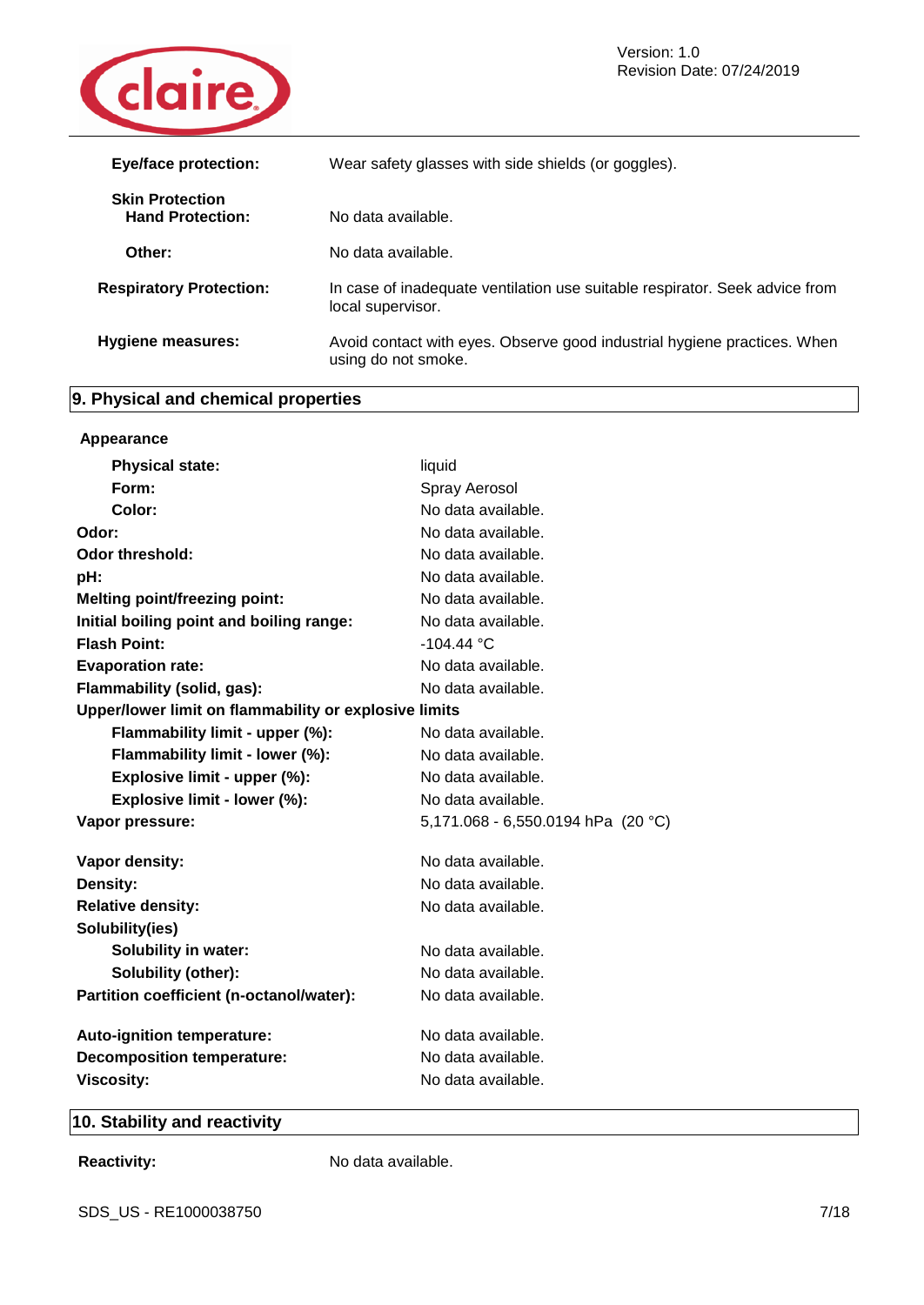

| <b>Chemical Stability:</b>                    | Material is stable under normal conditions. |
|-----------------------------------------------|---------------------------------------------|
| <b>Possibility of hazardous</b><br>reactions: | No data available.                          |
| Conditions to avoid:                          | Avoid heat or contamination.                |
| <b>Incompatible Materials:</b>                | No data available.                          |
| <b>Hazardous Decomposition</b><br>Products:   | No data available.                          |

### **11. Toxicological information**

| Information on likely routes of exposure<br>Inhalation:<br>No data available.    |                                                            |  |
|----------------------------------------------------------------------------------|------------------------------------------------------------|--|
| <b>Skin Contact:</b>                                                             | No data available.                                         |  |
| Eye contact:                                                                     | No data available.                                         |  |
| Ingestion:                                                                       | No data available.                                         |  |
| Symptoms related to the physical, chemical and toxicological characteristics     |                                                            |  |
| Inhalation:                                                                      | No data available.                                         |  |
| <b>Skin Contact:</b>                                                             | No data available.                                         |  |
| Eye contact:                                                                     | No data available.                                         |  |
| Ingestion:                                                                       | No data available.                                         |  |
| Information on toxicological effects                                             |                                                            |  |
| Acute toxicity (list all possible routes of exposure)                            |                                                            |  |
| Oral<br>Product:                                                                 | ATEmix: 16,286.29 mg/kg                                    |  |
| Dermal<br><b>Product:</b>                                                        | Not classified for acute toxicity based on available data. |  |
| Specified substance(s):<br>Ethanol                                               | LD 50 (Rabbit): 17,100 mg/kg                               |  |
| Ethanol, 2-(2-<br>butoxyethoxy)-                                                 | LD 50 (Rabbit): 2,764 mg/kg                                |  |
| Glycine, N,N'-1,2-<br>ethanediylbis[N-<br>(carboxymethyl)-, sodium<br>salt (1:4) | LD $50:$ > 2,000 mg/kg                                     |  |
| 2-Propanol, 2-methyl-                                                            | LD $50:$ > 2,000 mg/kg                                     |  |
| Sulfuric acid<br>monododecyl ester                                               | LD 50 (Rabbit): $> 2,000$ mg/kg                            |  |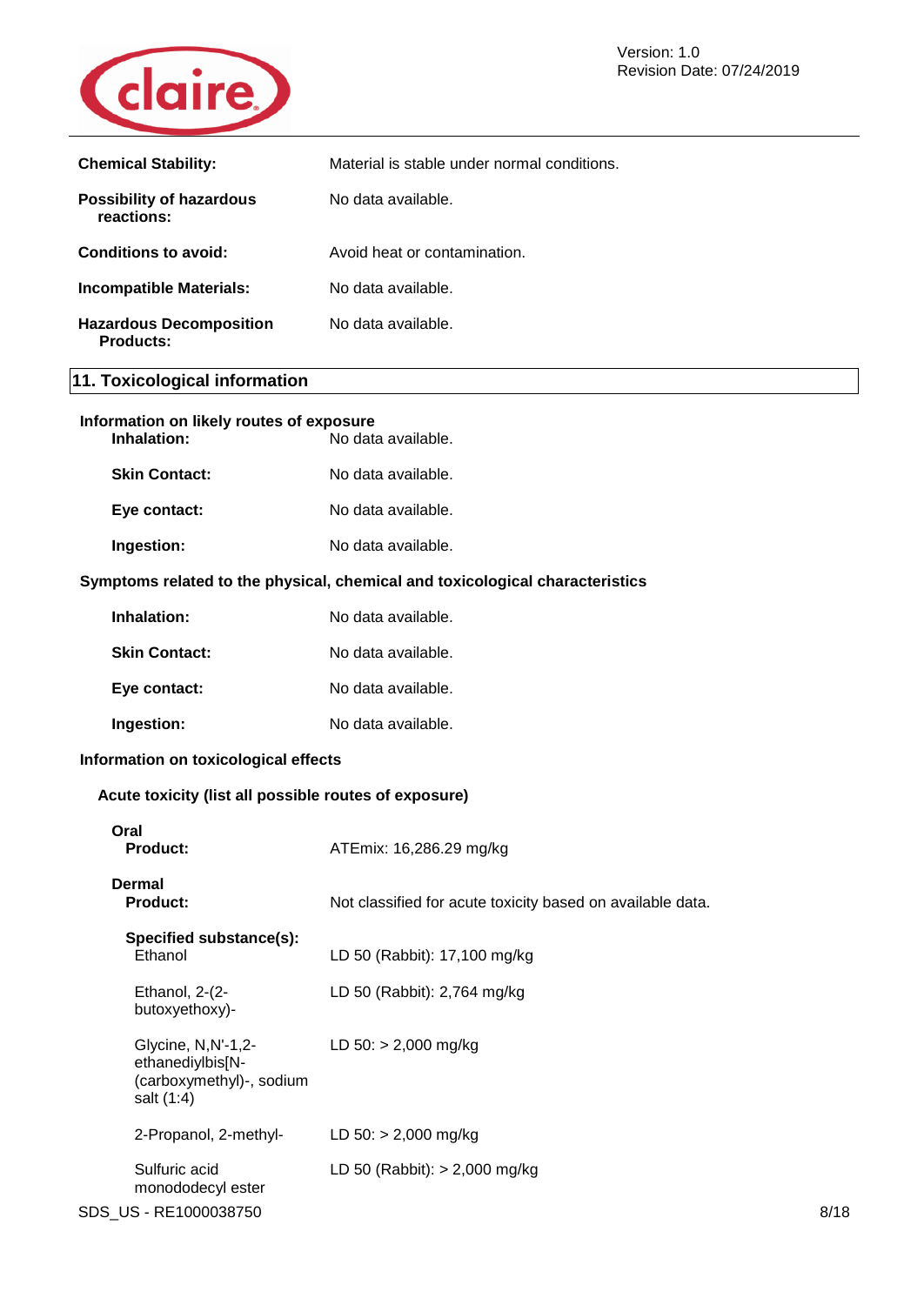

Version: 1.0 Revision Date: 07/24/2019

sodium salt (1:1)

| <b>Inhalation</b><br><b>Product:</b>                                                           | Not classified for acute toxicity based on available data.                                                                                                                                                                                                                                                                                                         |
|------------------------------------------------------------------------------------------------|--------------------------------------------------------------------------------------------------------------------------------------------------------------------------------------------------------------------------------------------------------------------------------------------------------------------------------------------------------------------|
| Specified substance(s):<br>Ethanol                                                             | LC 50 (Rat): 124.7 mg/l<br>$LC 50:$ > 5 mg/l                                                                                                                                                                                                                                                                                                                       |
| Ethanol, 2-(2-<br>butoxyethoxy)-                                                               | LC 50 (Various): $> 20$ mg/l                                                                                                                                                                                                                                                                                                                                       |
| Propane                                                                                        | LC 50 (Mouse): 1,237 mg/l                                                                                                                                                                                                                                                                                                                                          |
| <b>Butane</b>                                                                                  | LC 50 (Mouse): 1,237 mg/l                                                                                                                                                                                                                                                                                                                                          |
| Glycine, N,N'-1,2-<br>ethanediylbis[N-<br>(carboxymethyl)-, sodium<br>salt (1:4)               | LOAEL (Rat): 30 mg/m3                                                                                                                                                                                                                                                                                                                                              |
| 2-Propanol, 2-methyl-                                                                          | LC $50: < 20$ mg/l                                                                                                                                                                                                                                                                                                                                                 |
| Quaternary ammonium<br>compounds, C12-14-<br>alkyl[(ethylphenyl)methyl]<br>dimethyl, chlorides | $LC 50: > 5$ mg/l<br>$LC 50: > 20$ mg/l                                                                                                                                                                                                                                                                                                                            |
| Sulfuric acid<br>monododecyl ester<br>sodium salt (1:1)                                        | $LC 50:$ > 5 mg/l<br>$LC 50: > 20$ mg/l                                                                                                                                                                                                                                                                                                                            |
| <b>Repeated dose toxicity</b><br><b>Product:</b>                                               | No data available.                                                                                                                                                                                                                                                                                                                                                 |
| Specified substance(s):<br>Ethanol<br>Ethanol, 2-(2-<br>butoxyethoxy)-                         | NOAEL (Rat(Male), Oral, 7 - 14 Weeks): 10 %(m) Oral Experimental result,<br>Key study<br>NOAEL (Rat(Female, Male), Oral, 90 d): 250 mg/kg Oral Experimental<br>result, Key study<br>NOAEL (Rat(Female, Male), Dermal, 13 Weeks): > 2,000 mg/kg Dermal<br>Experimental result, Key study<br>NOAEL (Rat(Female, Male), Inhalation, 90 - 120 d): 14 ppm(m) Inhalation |
| Propane                                                                                        | Experimental result, Key study<br>NOAEL (Rat(Female, Male), Inhalation, >= 28 d): 4,000 ppm(m) Inhalation<br>Experimental result, Key study<br>LOAEL (Rat(Female, Male), Inhalation, >= 28 d): 12,000 ppm(m) Inhalation<br>Experimental result, Key study                                                                                                          |
| <b>Butane</b>                                                                                  | NOAEL (Rat(Female, Male), Inhalation, $>= 28$ d): 4,000 ppm(m) Inhalation<br>Experimental result, Key study<br>LOAEL (Rat(Female, Male), Inhalation, >= 28 d): 12,000 ppm(m) Inhalation                                                                                                                                                                            |
| Glycine, N, N'-1, 2-<br>ethanediylbis[N-<br>(carboxymethyl)-, sodium<br>salt (1:4)             | Experimental result, Key study<br>NOAEL (Rat(Female, Male), Oral, 103 Weeks): >= 500 mg/kg Oral Read-<br>across from supporting substance (structural analogue or surrogate), Key<br>study<br>LOAEL (Rat(Male), Inhalation, 1 - 5 d): 30 mg/m3 Inhalation Read-across<br>from supporting substance (structural analogue or surrogate), Key study                   |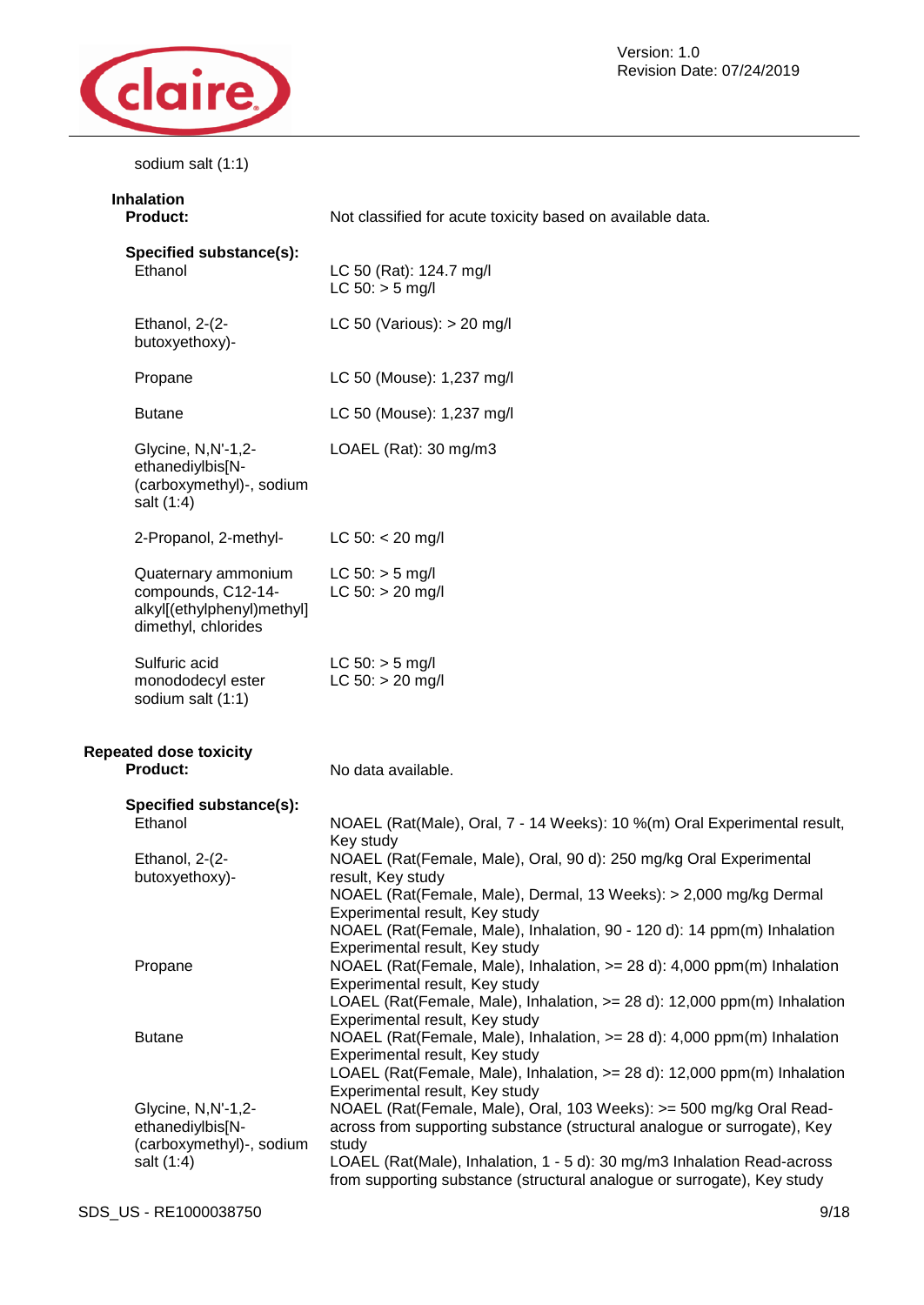

| Sulfuric acid<br>monododecyl ester<br>sodium salt (1:1)                                                                                                                                                                 | NOAEL (Rat(Female, Male), Oral, 13 Weeks): 482 mg/kg Oral Experimental<br>result, Supporting study<br>NOAEL (Rat(Female, Male), Oral, 2 yr): 0.15 %(m) Oral Experimental result,<br>Supporting study                                                 |
|-------------------------------------------------------------------------------------------------------------------------------------------------------------------------------------------------------------------------|------------------------------------------------------------------------------------------------------------------------------------------------------------------------------------------------------------------------------------------------------|
| <b>Skin Corrosion/Irritation</b><br><b>Product:</b>                                                                                                                                                                     | No data available.                                                                                                                                                                                                                                   |
| Specified substance(s):<br>Ethanol                                                                                                                                                                                      | in vivo (Rabbit): Not irritant Experimental result, Key study                                                                                                                                                                                        |
| Ethanol, 2-(2-<br>butoxyethoxy)-                                                                                                                                                                                        | in vivo (Rabbit): Not irritant Experimental result, Supporting study                                                                                                                                                                                 |
| Glycine, N,N'-1,2-<br>ethanediylbis[N-<br>(carboxymethyl)-,<br>sodium salt (1:4)                                                                                                                                        | in vivo (Rabbit): Not irritant Experimental result, Key study                                                                                                                                                                                        |
| Sulfuric acid<br>monododecyl ester<br>sodium salt (1:1)                                                                                                                                                                 | in vivo (Rabbit): Irritating Experimental result, Key study                                                                                                                                                                                          |
| <b>Serious Eye Damage/Eye Irritation</b><br><b>Product:</b><br>Specified substance(s):                                                                                                                                  | No data available.                                                                                                                                                                                                                                   |
| Ethanol                                                                                                                                                                                                                 | Rabbit, 1 - 24 hrs: Not irritating                                                                                                                                                                                                                   |
| Ethanol, 2-(2-<br>butoxyethoxy)-                                                                                                                                                                                        | Rabbit, 24 - 72 hrs: Highly irritating                                                                                                                                                                                                               |
| Sodium hydroxide<br>(Na(OH))                                                                                                                                                                                            | Corrosive<br>Rabbit, 2 d: 10% Sodium Hydroxide- Category 1; 0.5% Sodium Hydroxide-<br>Slightly irritating to eyes                                                                                                                                    |
| Sulfuric acid<br>monododecyl ester<br>sodium salt (1:1)                                                                                                                                                                 | Rabbit, 24 - 72 hrs: Irritating.                                                                                                                                                                                                                     |
| <b>Respiratory or Skin Sensitization</b><br><b>Product:</b>                                                                                                                                                             | No data available.                                                                                                                                                                                                                                   |
| Specified substance(s):<br>Ethanol<br>Ethanol, 2-(2-<br>butoxyethoxy)-<br>Glycine, N, N'-1, 2-<br>ethanediylbis[N-<br>(carboxymethyl)-,<br>sodium salt (1:4)<br>Sulfuric acid<br>monododecyl ester<br>sodium salt (1:1) | Skin sensitization:, in vivo (Guinea pig): Non sensitising<br>Skin sensitization:, in vivo (Guinea pig): Non sensitising<br>Skin sensitization:, in vivo (Guinea pig): Non sensitising<br>Skin sensitization:, in vivo (Guinea pig): Non sensitising |
|                                                                                                                                                                                                                         |                                                                                                                                                                                                                                                      |

### **Carcinogenicity**

SDS\_US - RE1000038750 10/18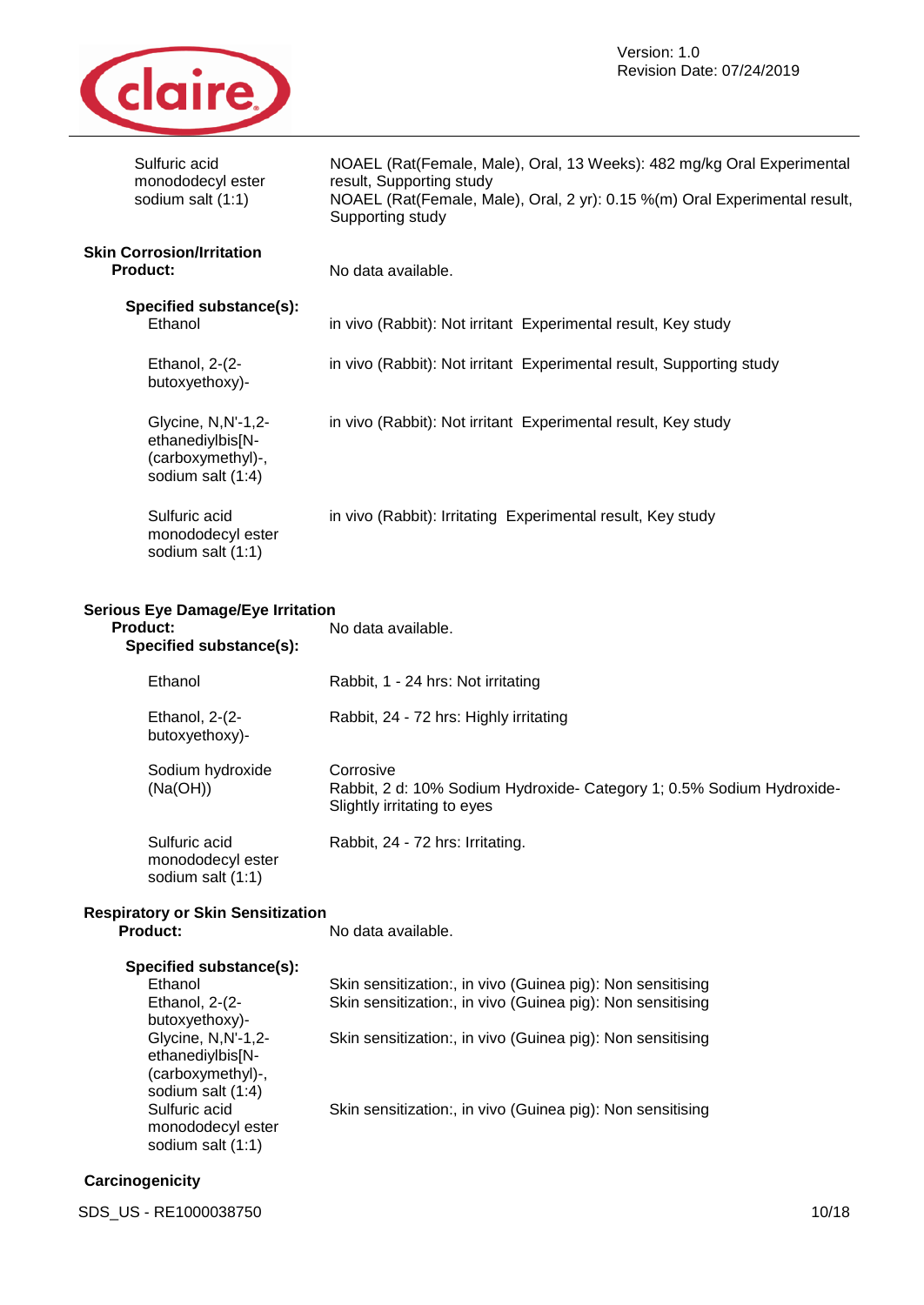

Version: 1.0 Revision Date: 07/24/2019

| <b>Product:</b>                                                                                                         | No data available.                                                                                                                 |  |
|-------------------------------------------------------------------------------------------------------------------------|------------------------------------------------------------------------------------------------------------------------------------|--|
| IARC Monographs on the Evaluation of Carcinogenic Risks to Humans:<br>No carcinogenic components identified             |                                                                                                                                    |  |
| US. National Toxicology Program (NTP) Report on Carcinogens:<br>No carcinogenic components identified                   |                                                                                                                                    |  |
| US. OSHA Specifically Regulated Substances (29 CFR 1910.1001-1050):<br>No carcinogenic components identified            |                                                                                                                                    |  |
| <b>Germ Cell Mutagenicity</b>                                                                                           |                                                                                                                                    |  |
| In vitro<br><b>Product:</b>                                                                                             | No data available.                                                                                                                 |  |
| In vivo<br><b>Product:</b>                                                                                              | No data available.                                                                                                                 |  |
| <b>Reproductive toxicity</b><br><b>Product:</b>                                                                         | No data available.                                                                                                                 |  |
| <b>Specific Target Organ Toxicity - Single Exposure</b><br>Product:<br>Specified substance(s):<br>2-Propanol, 2-methyl- | No data available.<br>Inhalation - dust and mist: Respiratory tract irritation. - Category 3 with<br>respiratory tract irritation. |  |
| <b>Specific Target Organ Toxicity - Repeated Exposure</b><br>Product:                                                   | No data available.                                                                                                                 |  |
| <b>Aspiration Hazard</b><br>Product:                                                                                    | No data available.                                                                                                                 |  |
| Other effects:                                                                                                          | No data available.                                                                                                                 |  |
| 12. Ecological information                                                                                              |                                                                                                                                    |  |

#### **Ecotoxicity:**

**Acute hazards to the aquatic environment:**

| Fish<br><b>Product:</b>            | No data available.                                                                                                                                                        |
|------------------------------------|---------------------------------------------------------------------------------------------------------------------------------------------------------------------------|
| Specified substance(s):<br>Ethanol | LC 50 (Pimephales promelas, 96 h): 15.3 g/l Experimental result, Key study                                                                                                |
| Ethanol, $2-(2-$<br>butoxyethoxy)- | LC 50 (Lepomis macrochirus, 96 h): 1,300 mg/l Experimental result, Key<br>study<br>LC 50 (Pimephales promelas, 96 h): 2,400 mg/l Experimental result,<br>Supporting study |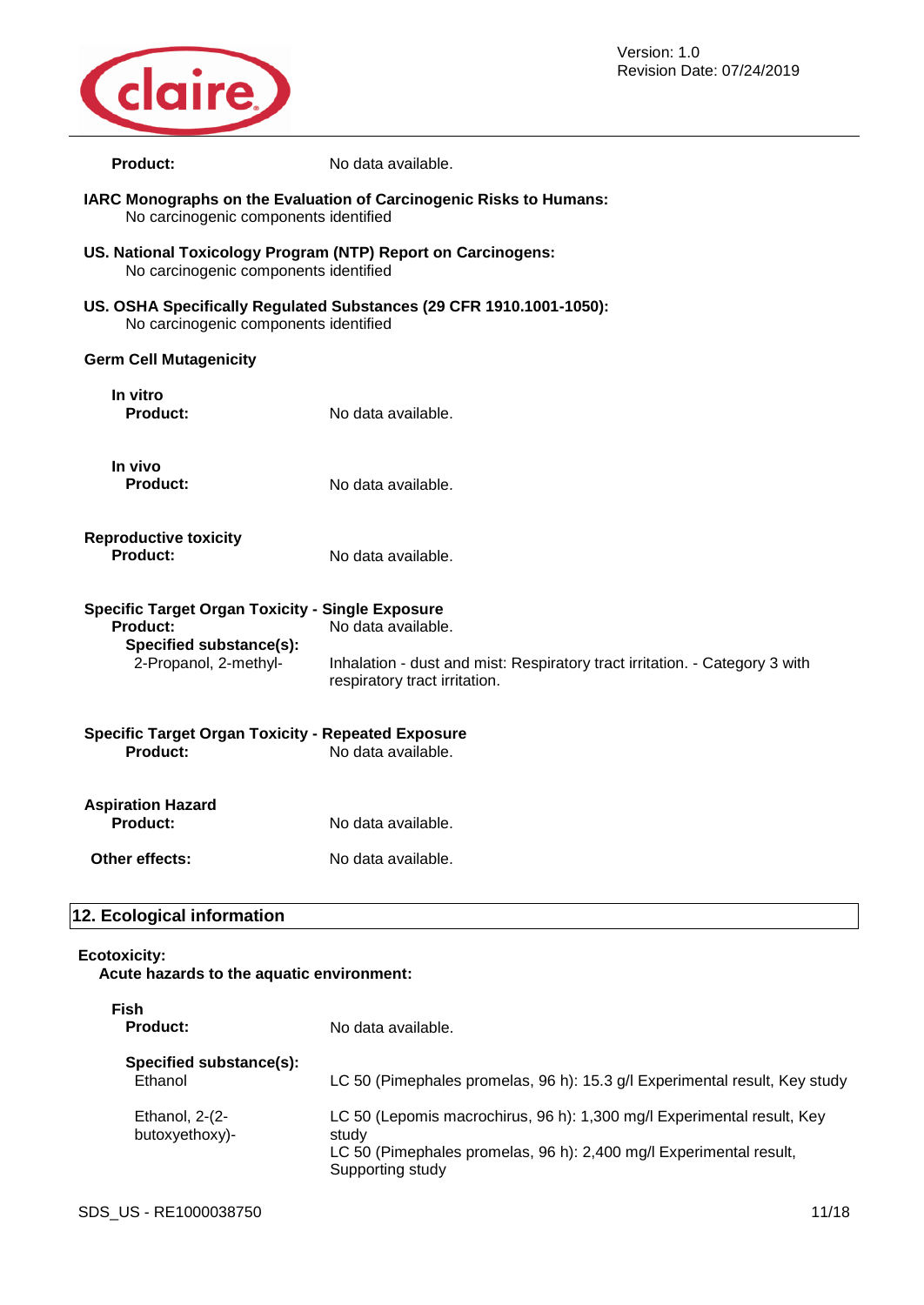

| Propane                                                                                        | LC 50 (Various, 96 h): 147.54 mg/l QSAR QSAR, Key study                                                                                                          |
|------------------------------------------------------------------------------------------------|------------------------------------------------------------------------------------------------------------------------------------------------------------------|
| <b>Butane</b>                                                                                  | LC 50 (Various, 96 h): 147.54 mg/l QSAR QSAR, Key study                                                                                                          |
| Glycine, N, N'-1, 2-<br>ethanediylbis[N-<br>(carboxymethyl)-, sodium<br>salt (1:4)             | LC 50 (Lepomis macrochirus, 96 h): 121 mg/l Experimental result, Key study<br>NOAEL (Lepomis macrochirus, 96 h): 88 mg/l Experimental result, Key<br>study       |
| 2-Propanol, 2-methyl-                                                                          | LC 50 (Pimephales promelas, 96 h): > 961 mg/l Experimental result, Key<br>study<br>NOAEL (Pimephales promelas, 96 h): 961 mg/l Experimental result, Key<br>study |
| Quaternary ammonium<br>compounds, C12-14-<br>alkyl[(ethylphenyl)methyl]<br>dimethyl, chlorides | EC 50 (96 h): $<$ 10 mg/l                                                                                                                                        |
| Sodium hydroxide<br>(Na(OH))                                                                   | LC 50 (Western mosquitofish (Gambusia affinis), 96 h): 125 mg/l Mortality<br>LC 50 (Gambusia affinis, 96 h): < 180 mg/l Experimental result, Supporting<br>study |
| Sulfuric acid<br>monododecyl ester<br>sodium salt (1:1)                                        | LC 50 (Pimephales promelas, 96 h): 29 mg/l Experimental result, Key study                                                                                        |
| <b>Aquatic Invertebrates</b><br><b>Product:</b>                                                | No data available.                                                                                                                                               |
|                                                                                                |                                                                                                                                                                  |
| Specified substance(s):<br>Ethanol                                                             | LC 50 (Ceriodaphnia dubia, 48 h): 5,012 mg/l Experimental result, Key study                                                                                      |
| Ethanol, 2-(2-<br>butoxyethoxy)-                                                               | LC 50 (Daphnia magna, 48 h): +/- 1,743 mg/l QSAR QSAR, Supporting<br>study                                                                                       |
| <b>Butane</b>                                                                                  | LC 50 (Daphnia sp., 48 h): 69.43 mg/l QSAR QSAR, Key study                                                                                                       |
| Glycine, N,N'-1,2-<br>ethanediylbis[N-<br>(carboxymethyl)-, sodium<br>salt (1:4)               | EC 50 (Daphnia magna, 24 h): 610 mg/l Experimental result, Key study                                                                                             |
| 2-Propanol, 2-methyl-                                                                          | NOAEL (Daphnia magna, 48 h): 180 mg/l Experimental result, Key study<br>EC 50 (Daphnia magna, 48 h): 933 mg/l Experimental result, Key study                     |
| Quaternary ammonium<br>compounds, C12-14-<br>alkyl[(ethylphenyl)methyl]<br>dimethyl, chlorides | EC 50:0.015 mg/l                                                                                                                                                 |
| Sodium hydroxide<br>(Na(OH))                                                                   | EC 50 (Water flea (Ceriodaphnia dubia), 48 h): 34.59 - 47.13 mg/l<br>Intoxication                                                                                |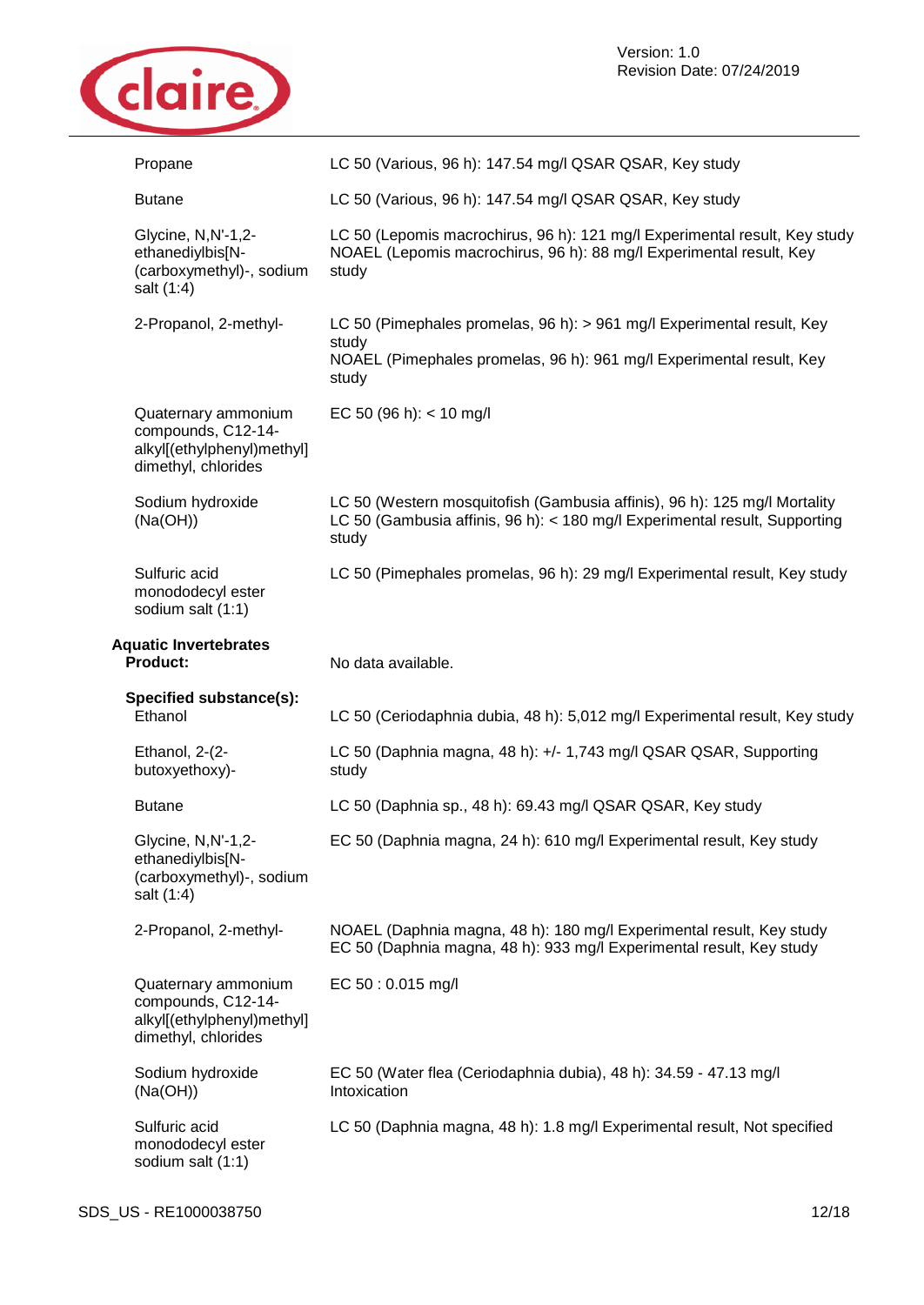

#### **Chronic hazards to the aquatic environment:**

| <b>Fish</b><br>Product:                                                                        | No data available.                                                                                                                |
|------------------------------------------------------------------------------------------------|-----------------------------------------------------------------------------------------------------------------------------------|
| Specified substance(s):<br>Ethanol                                                             | NOAEL (Oryzias latipes): 7,900 mg/l Read-across from supporting<br>substance (structural analogue or surrogate), Supporting study |
| Glycine, N,N'-1,2-<br>ethanediylbis[N-<br>(carboxymethyl)-, sodium<br>salt (1:4)               | NOAEL (Danio rerio): >= 25.7 mg/l Read-across from supporting substance<br>(structural analogue or surrogate), Key study          |
| 2-Propanol, 2-methyl-                                                                          | NOAEL (Clarias gariepinus): 332 mg/l Experimental result, Key study                                                               |
| Quaternary ammonium<br>compounds, C12-14-<br>alkyl[(ethylphenyl)methyl]<br>dimethyl, chlorides | NOEC (28 d): 0.032 mg/l                                                                                                           |
| Sulfuric acid<br>monododecyl ester<br>sodium salt (1:1)                                        | NOAEL (Pimephales promelas): > 1.357 mg/l Experimental result, Key study                                                          |
| <b>Aquatic Invertebrates</b><br>Product:                                                       | No data available.                                                                                                                |
| Specified substance(s):<br>Ethanol                                                             | LC 50 (Daphnia magna): 454 mg/l Experimental result, Key study<br>NOAEL (Daphnia magna): 9.6 mg/l Experimental result, Key study  |
| Glycine, N,N'-1,2-<br>ethanediylbis[N-<br>(carboxymethyl)-, sodium<br>salt (1:4)               | NOAEL (Daphnia magna): 25 mg/l Read-across from supporting substance<br>(structural analogue or surrogate), Key study             |
| Sulfuric acid<br>monododecyl ester<br>sodium salt (1:1)                                        | NOAEL (Ceriodaphnia dubia): 1.2 mg/l Experimental result, Key study                                                               |
| <b>Toxicity to Aquatic Plants</b><br>Product:                                                  | No data available.                                                                                                                |
| Specified substance(s):<br>Sulfuric acid<br>monododecyl ester<br>sodium salt (1:1)             | EC 50 (Green algae (Selenastrum capricornutum), 48 h): 706 - 5,918 mg/l<br>Mortality                                              |
| <b>Persistence and Degradability</b>                                                           |                                                                                                                                   |
| <b>Biodegradation</b><br><b>Product:</b>                                                       | No data available.                                                                                                                |
| Specified substance(s):<br>Ethanol                                                             | 95 % Detected in water. Experimental result, Key study                                                                            |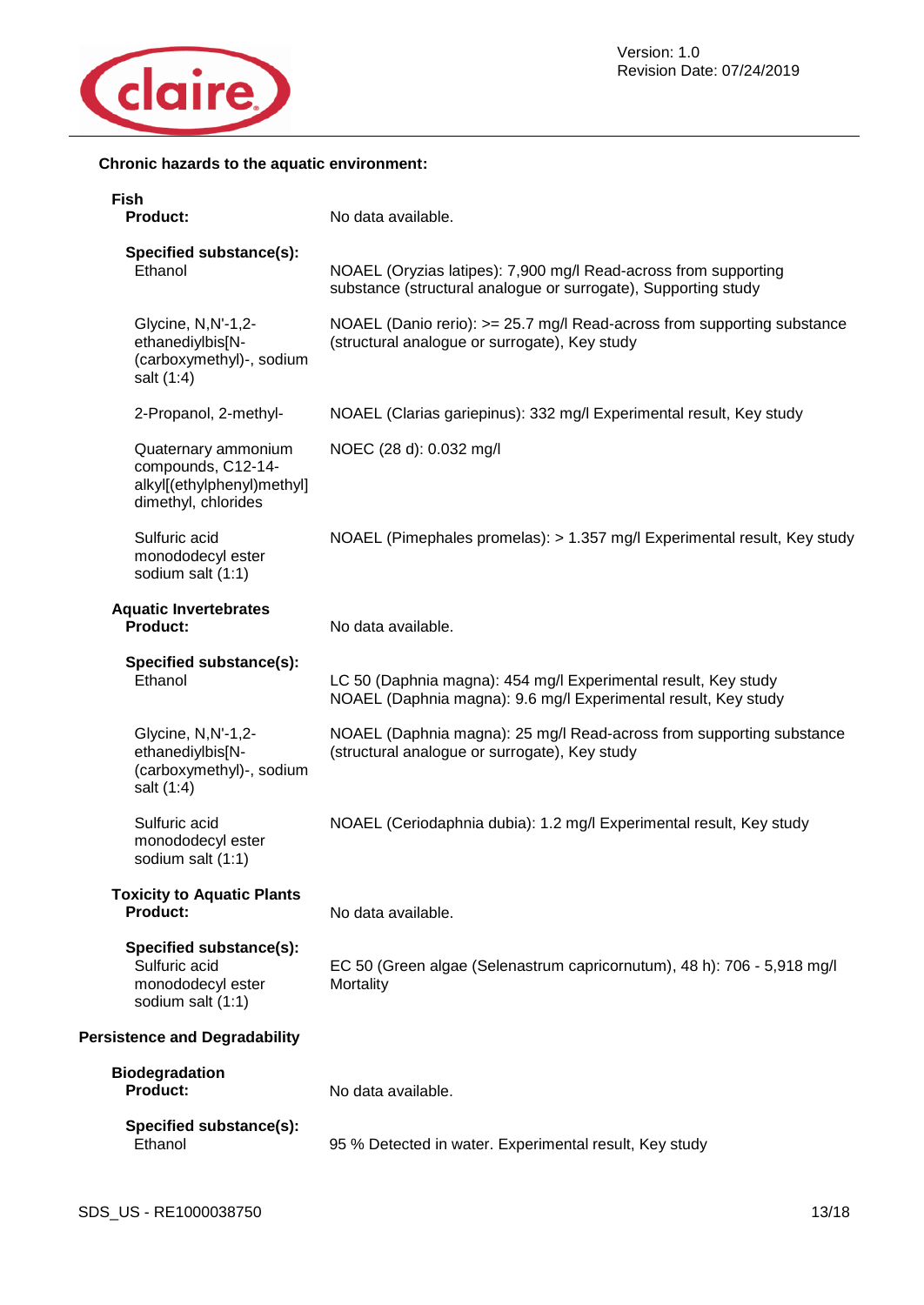

| Ethanol, 2-(2-<br>butoxyethoxy)-                                                            | 85 % (28 d) Detected in water. Experimental result, Key study                                                                                                          |
|---------------------------------------------------------------------------------------------|------------------------------------------------------------------------------------------------------------------------------------------------------------------------|
| Propane                                                                                     | 100 % (385.5 h) Detected in water. Experimental result, Key study<br>50 % (3.19 d) Detected in water. QSAR, Weight of Evidence study                                   |
| <b>Butane</b>                                                                               | 100 % (385.5 h) Detected in water. Experimental result, Key study<br>50 % (3.19 d) Detected in water. QSAR, Weight of Evidence study                                   |
| Glycine, N, N'-1, 2-<br>ethanediylbis[N-<br>(carboxymethyl)-, sodium<br>salt (1:4)          | 90 - 100 % (28 d) Detected in water. Read-across from supporting<br>substance (structural analogue or surrogate), Weight of Evidence study                             |
| 2-Propanol, 2-methyl-                                                                       | 2.6 - 5.1 % (29 d) Detected in water. Experimental result, Key study                                                                                                   |
| Sulfuric acid<br>monododecyl ester<br>sodium salt (1:1)                                     | 94 % (28 d) Detected in water. Experimental result, Supporting study<br>95 % Detected in water. Experimental result, Key study                                         |
| <b>BOD/COD Ratio</b><br><b>Product:</b>                                                     | No data available.                                                                                                                                                     |
| <b>Bioaccumulative potential</b><br><b>Bioconcentration Factor (BCF)</b><br><b>Product:</b> | No data available.                                                                                                                                                     |
| Specified substance(s):<br>Ethanol                                                          | Cyprinus carpio, Bioconcentration Factor (BCF): 4.5 Aquatic sediment Read-<br>across from supporting substance (structural analogue or surrogate),<br>Supporting study |
| Glycine, N,N'-1,2-<br>ethanediylbis[N-<br>(carboxymethyl)-, sodium<br>salt (1:4)            | Lepomis macrochirus, Bioconcentration Factor (BCF): 1.8 Aquatic sediment<br>Experimental result, Key study                                                             |
| Sulfuric acid<br>monododecyl ester<br>sodium salt (1:1)                                     | Carp (Cyprinus carpio), Bioconcentration Factor (BCF): 50 (Flow through)                                                                                               |
| Partition Coefficient n-octanol / water (log Kow)<br><b>Product:</b>                        | No data available.                                                                                                                                                     |
| <b>Mobility in soil:</b>                                                                    | No data available.                                                                                                                                                     |
|                                                                                             | Known or predicted distribution to environmental compartments                                                                                                          |
| Ethanol                                                                                     | No data available.                                                                                                                                                     |
| Ethanol, 2-(2-                                                                              | No data available.                                                                                                                                                     |
| butoxyethoxy)-<br>Propane                                                                   | No data available.                                                                                                                                                     |
| <b>Butane</b>                                                                               | No data available.                                                                                                                                                     |
| Glycine, N, N'-1, 2-<br>ethanediylbis[N-<br>(carboxymethyl)-, sodium<br>salt (1:4)          | No data available.                                                                                                                                                     |
| 2-Propanol, 2-methyl-                                                                       | No data available.                                                                                                                                                     |

SDS\_US - RE1000038750 14/18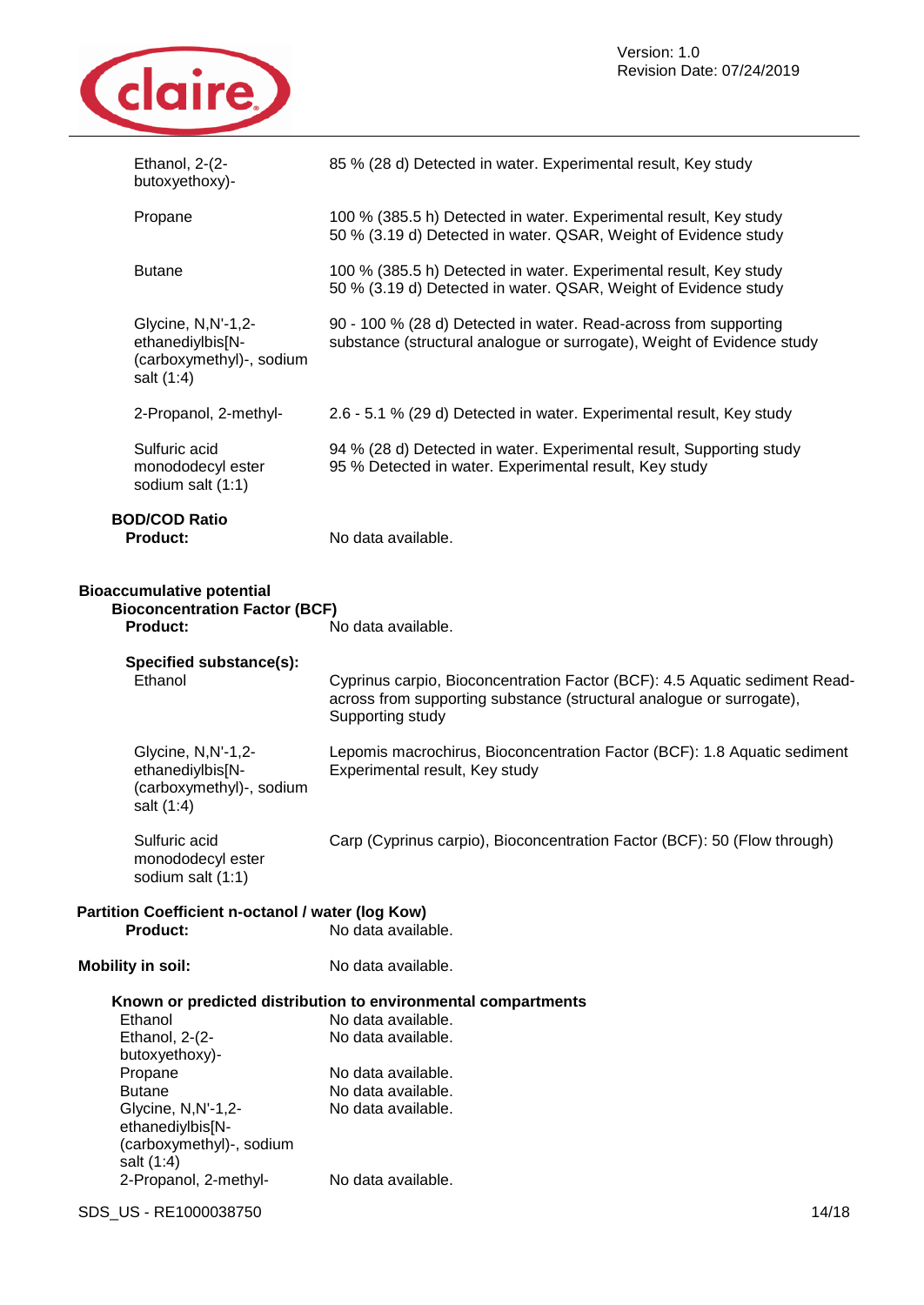

| Quaternary ammonium<br>compounds, C12-14-<br>alkyl[(ethylphenyl)methyl]di<br>methyl, chlorides | No data available.                                      |
|------------------------------------------------------------------------------------------------|---------------------------------------------------------|
| Sodium hydroxide (Na(OH))<br>Sulfuric acid monododecyl<br>ester sodium salt (1:1)              | No data available.<br>No data available.                |
| Other adverse effects:                                                                         | No data available.                                      |
| 13. Disposal considerations                                                                    |                                                         |
| <b>Disposal instructions:</b>                                                                  | Wash before disposal. Dispose to controlled facilities. |
| <b>Contaminated Packaging:</b>                                                                 | No data available.                                      |
| 14. Transport information                                                                      |                                                         |
| DOT                                                                                            |                                                         |

| ו טע                                        |                          |       |
|---------------------------------------------|--------------------------|-------|
| <b>UN Number:</b>                           | <b>UN 1950</b>           |       |
| <b>UN Proper Shipping Name:</b>             | Aerosols, flammable      |       |
| <b>Transport Hazard Class(es)</b>           |                          |       |
| Class:                                      | 2.1                      |       |
| Label(s):                                   | -                        |       |
| Packing Group:<br>Marine Pollutant:         | $\mathbf{I}$             |       |
|                                             | No                       |       |
| <b>Environmental Hazards:</b>               | <b>No</b>                |       |
| <b>Marine Pollutant</b>                     | <b>No</b>                |       |
|                                             |                          |       |
| Special precautions for user:               | Not regulated.           |       |
|                                             |                          |       |
| <b>IMDG</b>                                 |                          |       |
| <b>UN Number:</b>                           | <b>UN 1950</b>           |       |
| <b>UN Proper Shipping Name:</b>             | Aerosols, flammable      |       |
| <b>Transport Hazard Class(es)</b><br>Class: |                          |       |
|                                             | $\overline{2}$           |       |
| Label(s):<br>EmS No.:                       | $\overline{\phantom{0}}$ |       |
|                                             |                          |       |
| Packing Group:                              |                          |       |
| <b>Environmental Hazards:</b>               | <b>No</b>                |       |
| <b>Marine Pollutant</b>                     | <b>No</b>                |       |
| Special precautions for user:               | Not regulated.           |       |
| <b>IATA</b>                                 |                          |       |
| <b>UN Number:</b>                           | <b>UN 1950</b>           |       |
| Proper Shipping Name:                       | Aerosols, flammable      |       |
| Transport Hazard Class(es):                 |                          |       |
| Class:                                      | 2.1                      |       |
| Label(s):                                   |                          |       |
| Packing Group:                              | -                        |       |
| <b>Environmental Hazards:</b>               | No                       |       |
| <b>Marine Pollutant</b>                     | No                       |       |
|                                             |                          |       |
| Special precautions for user:               | Not regulated.           |       |
| SDS US - RE1000038750                       |                          | 15/18 |
|                                             |                          |       |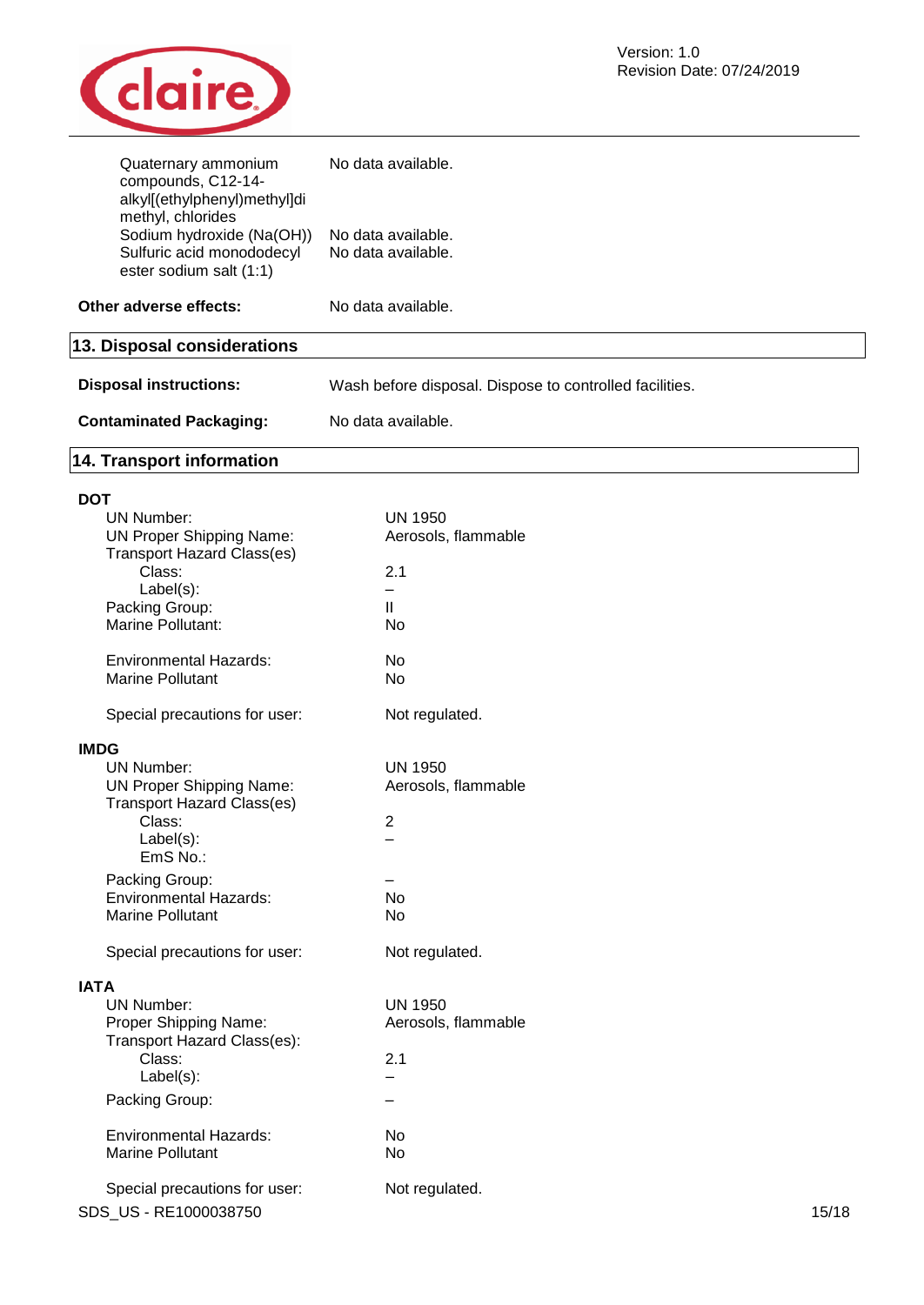



#### **15. Regulatory information**

#### **US Federal Regulations**

#### **TSCA Section 12(b) Export Notification (40 CFR 707, Subpt. D) US. OSHA Specifically Regulated Substances (29 CFR 1910.1001-1050)**

None present or none present in regulated quantities.

#### **CERCLA Hazardous Substance List (40 CFR 302.4):**

| <b>Chemical Identity</b> | <b>Reportable quantity</b> |
|--------------------------|----------------------------|
| Ethanol                  | lbs. 100                   |
| Propane                  | Ibs. 100                   |
| <b>Butane</b>            | Ibs. 100                   |
| 2-Propanol, 2-methyl-    | lbs. 100                   |
| Sodium hydroxide         | lbs. 1000                  |
| (Na(OH))                 |                            |
| Ammonium hydroxide       | lbs. 1000                  |
| ((NH4)(OH))              |                            |

#### **Superfund Amendments and Reauthorization Act of 1986 (SARA)**

#### **Hazard categories**

Fire Hazard Immediate (Acute) Health Hazards Delayed (Chronic) Health Hazard Flammable aerosol Serious Eye Damage/Eye Irritation Specific Target Organ Toxicity - Repeated Exposure

#### **SARA 302 Extremely Hazardous Substance**

None present or none present in regulated quantities.

#### **SARA 304 Emergency Release Notification**

| <b>Chemical Identity</b> |           | <b>Reportable quantity</b> |  |  |
|--------------------------|-----------|----------------------------|--|--|
| Ethanol                  |           | lbs. 100                   |  |  |
| Ethanol,                 | $2-(2-$   |                            |  |  |
| butoxyethoxy)-           |           |                            |  |  |
| Propane                  |           | lbs. 100                   |  |  |
| <b>Butane</b>            |           | lbs. 100                   |  |  |
| 2-Propanol, 2-methyl-    |           | lbs. 100                   |  |  |
| Sodium                   | hydroxide | lbs. 1000                  |  |  |
| (Na(OH))                 |           |                            |  |  |
| Ethanol, 2-butoxy-       |           |                            |  |  |
| Ammonium                 | hydroxide | lbs. 1000                  |  |  |
| ((NH4)(OH))              |           |                            |  |  |

#### **SARA 311/312 Hazardous Chemical**

| <b>Chemical Identity</b>           | <b>Threshold Planning Quantity</b> |
|------------------------------------|------------------------------------|
| Ethanol                            | 10000 lbs                          |
| Ethanol, 2-(2-butoxyethoxy)-       | 10000 lbs                          |
| Propane                            | 10000 lbs                          |
| <b>Butane</b>                      | 10000 lbs                          |
| Glycine, N,N'-1,2-ethanediylbis[N- | 10000 lbs                          |
| (carboxymethyl)-, sodium salt      |                                    |
| (1:4)                              |                                    |
| 2-Propanol, 2-methyl-              | 10000 lbs                          |
| Quaternary ammonium                | 10000 lbs                          |
| compounds, C12-14-                 |                                    |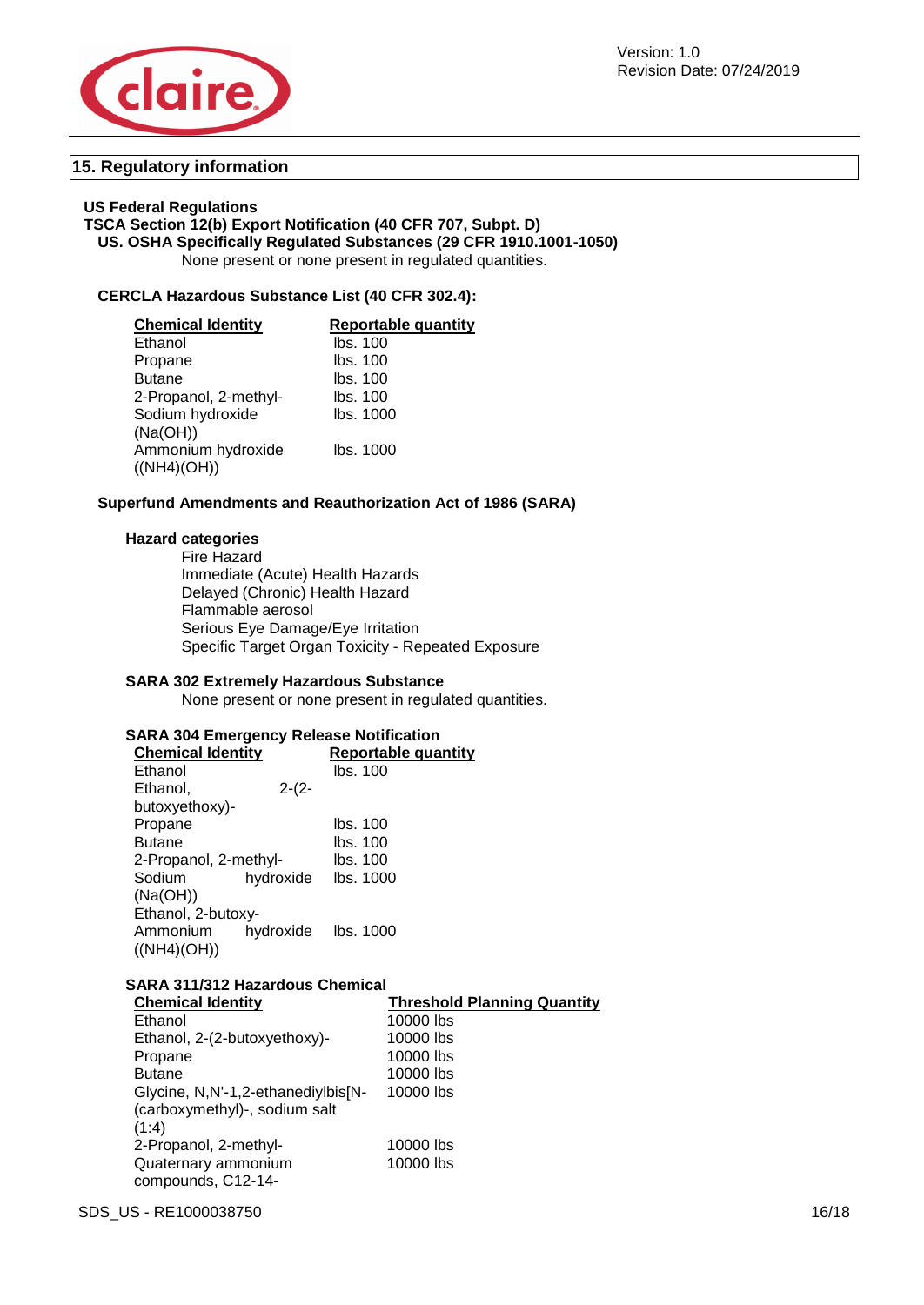

| alkyl[(ethylphenyl)methyl]dimethyl,<br>chlorides |                                   |           |                                                     |
|--------------------------------------------------|-----------------------------------|-----------|-----------------------------------------------------|
| Sodium hydroxide (Na(OH))                        |                                   | 10000 lbs |                                                     |
| Sulfuric acid monododecyl ester                  |                                   | 10000 lbs |                                                     |
| sodium salt (1:1)                                |                                   |           |                                                     |
| Ethanol, 2-butoxy-                               |                                   | 10000 lbs |                                                     |
| Ammonium hydroxide                               |                                   | 10000 lbs |                                                     |
| ((NH4)(OH))                                      |                                   |           |                                                     |
| Bicyclo[2.2.1] heptan-2-one, 1,7,7-              |                                   | 10000 lbs |                                                     |
| trimethyl-                                       |                                   |           |                                                     |
| Acetic acid, phenylmethyl ester                  |                                   | 10000 lbs |                                                     |
| <b>SARA 313 (TRI Reporting)</b>                  |                                   |           |                                                     |
|                                                  | <u>Reporting</u><br>threshold for |           | <b>Reporting threshold for</b><br>manufacturing and |
| <b>Chemical Identity</b>                         | other users                       |           | processing                                          |
| Ethanol, 2-(2-                                   | N230 lbs                          |           | N230 lbs.                                           |
| butoxyethoxy)-                                   |                                   |           |                                                     |

#### **Clean Air Act (CAA) Section 112(r) Accidental Release Prevention (40 CFR 68.130): Clean Water Act Section 311 Hazardous Substances (40 CFR 117.3) US State Regulations**

#### **US. California Proposition 65**

No ingredient requiring a warning under CA Prop 65.

#### **US. New Jersey Worker and Community Right-to-Know Act**

#### **Chemical Identity** Ethanol Ethanol, 2-(2-butoxyethoxy)- Propane Butane

#### **US. Massachusetts RTK - Substance List**

#### **Chemical Identity**

Glycine, N,N-bis(carboxymethyl)-, sodium salt (1:3)

#### **US. Pennsylvania RTK - Hazardous Substances**

**Chemical Identity** Ethanol Ethanol, 2-(2-butoxyethoxy)- Propane Butane

#### **US. Rhode Island RTK**

No ingredient regulated by RI Right-to-Know Law present.

#### **International regulations**

#### **Montreal protocol**

Not applicable

#### **Stockholm convention**

Not applicable

## **Rotterdam convention**

Not applicable

SDS\_US - RE1000038750 17/18